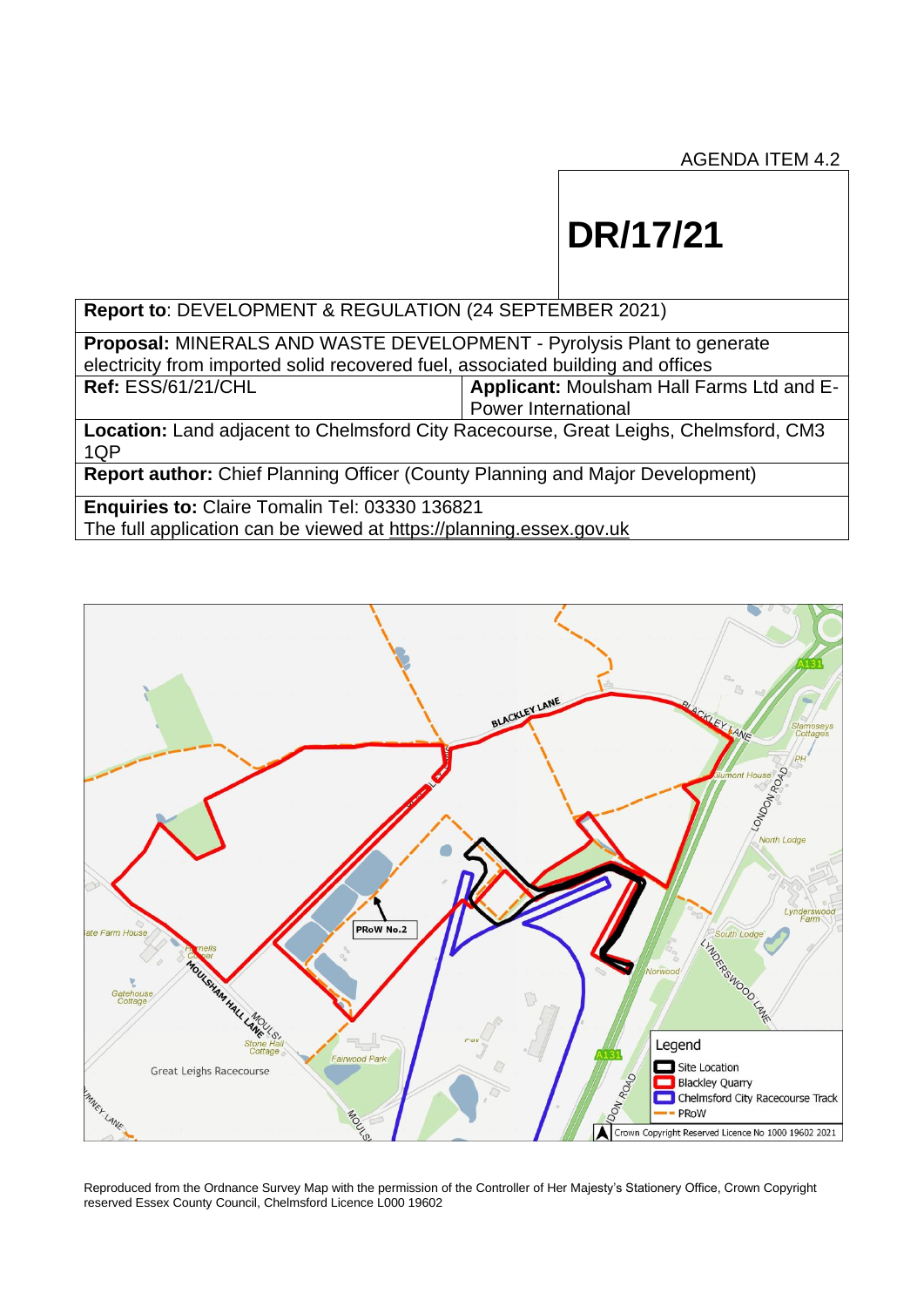# **1. SITE**

The site has not been subject to any previous development; it lies between Chelmsford Racecourse and Blackley Quarry.

The site is located approximately 2km north of Great Leighs in Chelmsford City Council area. However the border with Braintree District Council lies approx. 650m to the north of the site and Uttlesford District Council approximately 450m to the north west. The proposed access to the site is that currently permitted for use by both Blackley Quarry and Chelmsford City Racecourse onto the A131.

The site lies to the north of the Chelmsford racecourse track adjacent to the  $7<sup>th</sup>$ furlong and the 1 mile chute. Previously extracted areas of Blackley Quarry lie to the north of the site and will in the future be the location of the new processing plant area for the quarry.

On the north east boundary of the site is the concrete access road to Blackley Quarry. At the point where the concrete road meets the eastern corner of the site, a track runs off the road, and follows the remaining boundaries of the site before curving around to meet the main road again.

The site is approximately 0.6ha, a relatively small square of land off the edge of a previously larger field. Historically the land was in agricultural use, but has been fallow for a number of years, due to its restricted size and has continued being unused since commencement of the mineral extraction to the north of the site.

The site is surrounded by trees and vegetation on 3 sides except that facing north east. Woodland on the south west boundary is part of an area TPO. Through lack use the site is now scattered with self-sown shrubs and trees.



Extract from applicant suporting statement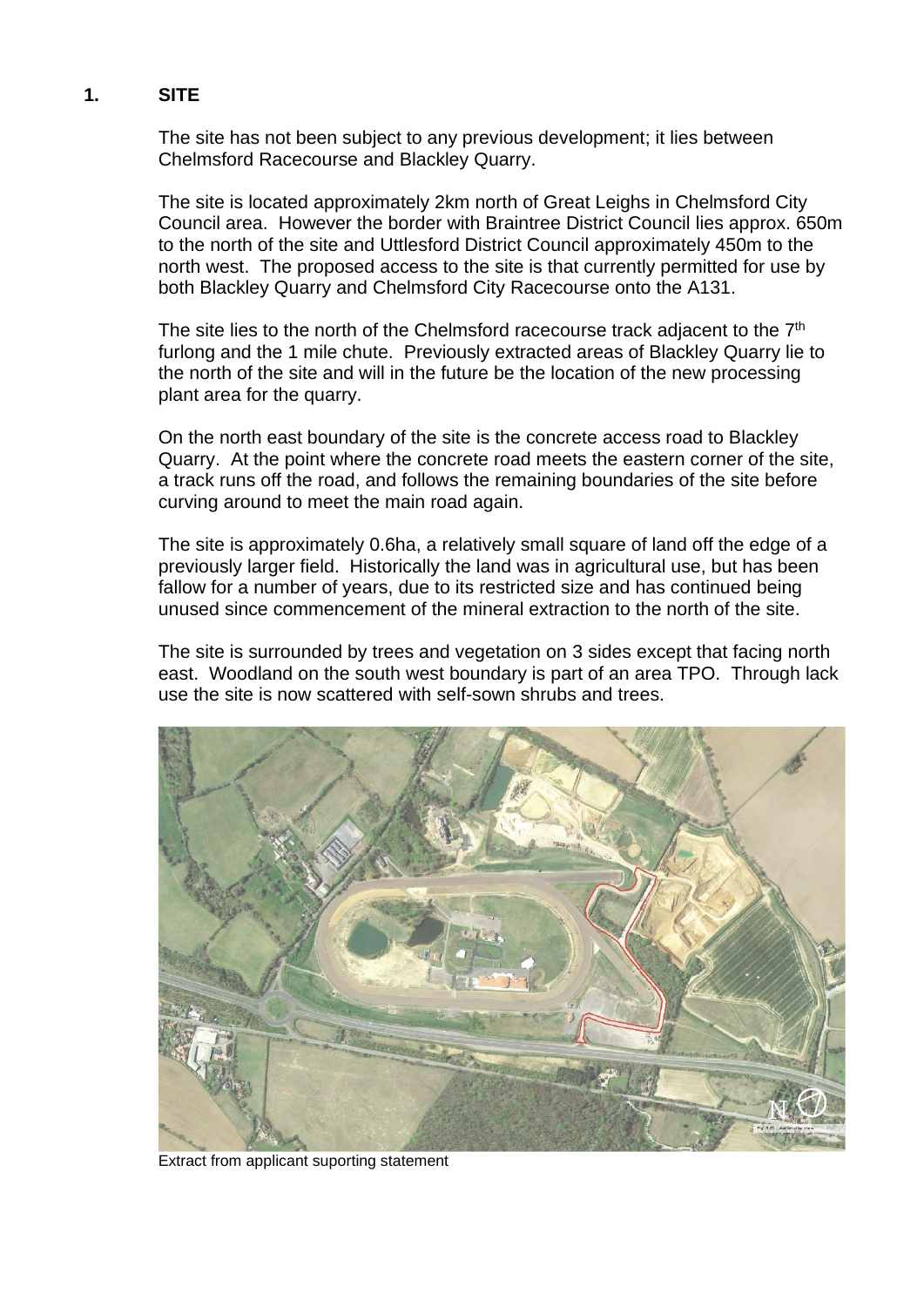The nearest residential properties are located south east of the site, beyond the A131 on London Road at approximately 350m from the main site area, but within approximately 100m of the access onto the A131. There are also residential properties on Blackley Lane at approximately 475m away and on Moulsham Hall Road, the closest Helvellyn at 425m. Further residential development is allocated in the Chelmsford Local Plan west of Moulsham Hall Lane and in Great Leighs east of the A131 (Strategic Growth Sites Policies 7a, 7b, 7c and 7d).

Public footpath Great & Little Leighs no. 2 passes from Moulsham Hall Lane to the A131 passing through Blackley Quarry and circuits the proposed site on the 3 sides.

The application site does form a small part of Site A38 allocated for sand and gravel extraction in the Minerals Local Plan 2014 and also lies within the Mineral Safeguarding Area. The application site also forms part of Site L9(i)10R allocated for inert landfill in the Waste Local Plan 2017.

The site lies adjacent to the Chelmsford City Racecourse Special Policy Area identified in the CCC Local Plan.

The application site is not subject to any other designations in the CCC Local Plan.

# **2. PROPOSAL**

The application is for a small scale pyrolysis plant - an energy from waste facility, utilising solid recovered fuel (SRF) to generate power. Pyrolysis is the combustion of material without oxygen to create syngas, the syngas can then be used to power an electricity generator.

The proposal includes the creation of a compound within which would be located a building, to accommodate some of the plant and also provide staff offices, staff and visitor facilities, laboratory, meeting room and the control room for the plant. It is anticipated there would be 18 staff, but staff would work in shifts, such that there

wouldn't be 18 staff on site at any one time.

The building would be 57m long by 26m wide, steel clad with an additional outside covered area on the southeast elevation for plant that is required to be under cover including gas conditioning plant, char store, cooling circuits, filtration circuits and air compressor.



The building would have a single pitched roof. The roof would have a single ply roof membrane with metal standard seam cladding, with aluminium black frame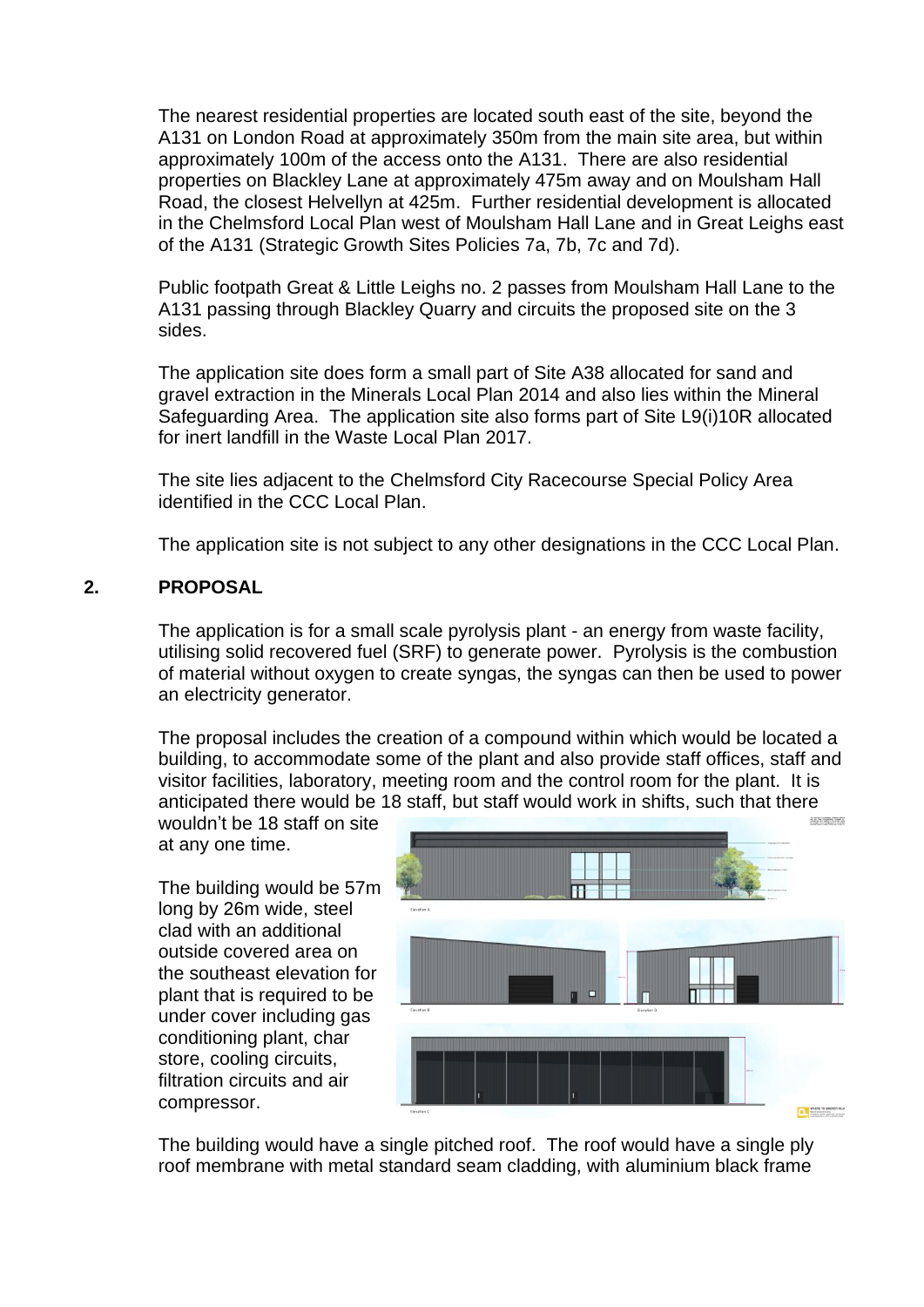windows and doors and a trim grey brick on the ground.

The site would be accessed off the highway via the existing access used by the quarry and racecourse onto the A131 and then use the existing internal road to the location for the compound. There would be 2 accesses into the compound. One access on the north east boundary via the existing quarry/racecourse concrete road, to be used by HGVs to deliver SRF, materials and for service vehicles. The second access would be on the north west side for staff and visitors, this would be via the existing hard surfaced track that serves the racecourse. To access the site on the north west side, it would require the removal of a section of existing hedge and the access would cross a public right of way. 18 parking spaces would be provided for staff and visitors, including disabled parking and vehicle charging points.

There would be 6.4m high lighting columns positioned around the permitter of the site with additional lights to light the parking area and vehicle circulation areas to the rear of the building within the compound.

Existing boundary vegetation would be retained and protected, except on the northwest boundary where an elm hedge would be lost. Additional planting in the form of hedgerows and trees is proposed on the north west and north east boundaries, along with management of existing woodland within the site.



The pyrolysis plant would be located within the building. The pyrolysis plant feed stock would be Solid Recovered Fuel (SRF). In this regard, the applicant has suggested *"the feedstock used is likely to be in excess of 60% from biogeneric material and this fraction can be considered as producing 'renewable' energy. The remainder will be formed of plastics and other fossil fuel-based materials. This fraction will produce renewable energy, but due to the efficiency of the process will be a lower carbon outcome than if the same materials were landfilled or*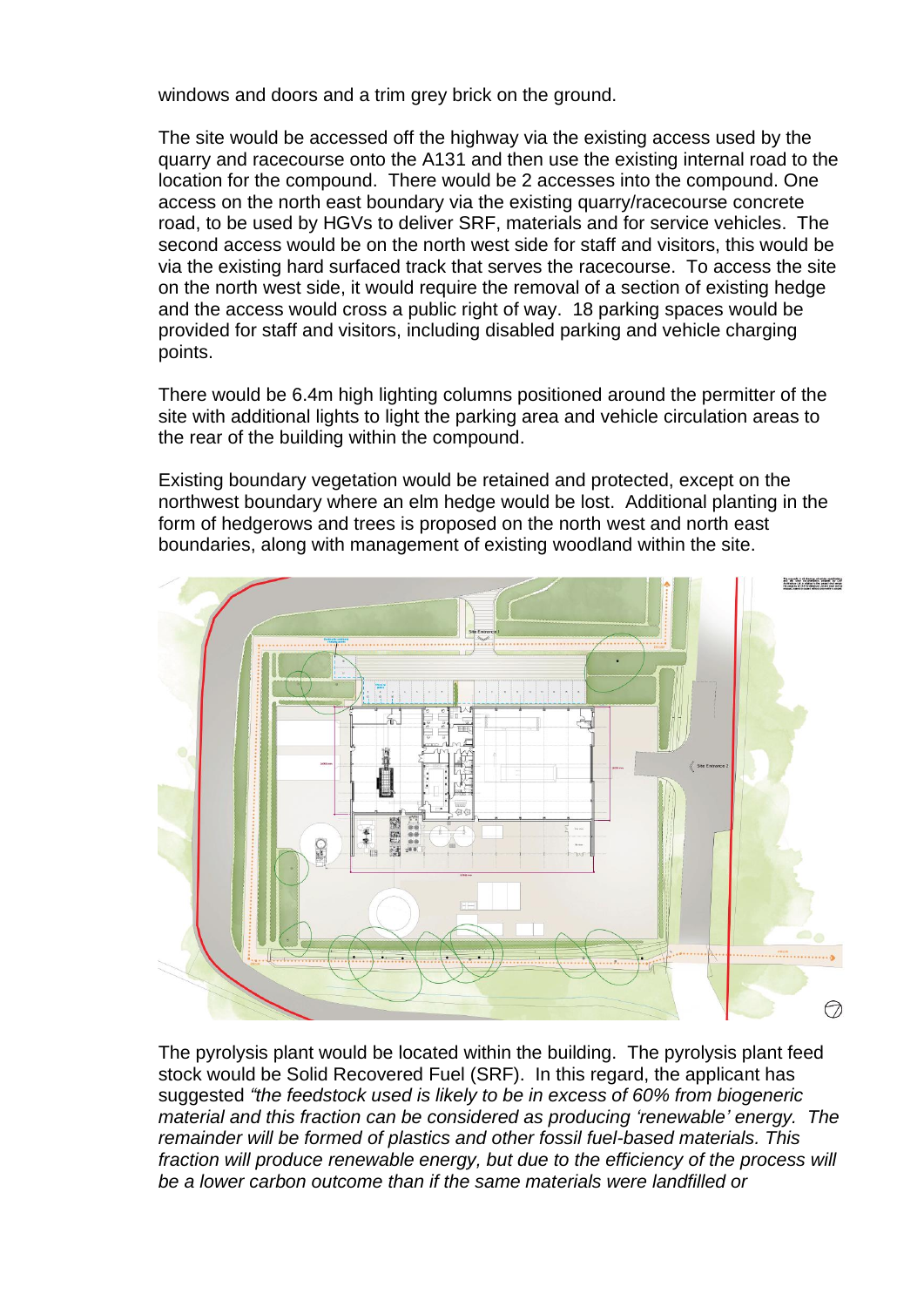*incinerated."* The SRF would arrive by HGV and be unloaded within the building and then a conveyor used to load the SRF into the pyrolysis plant.

The pyrolysis plant is relatively small scale with a proposed capacity to treat 8,000 tpa, approximately 1 tonne per hour and output 1 megawatt of electricity. The importation of SRF is anticipated to generate 1 to 2 HGV loads a day (i.e. 2 to 4 movements a day), these would arrive within working hours. There would be no HGV deliveries on Saturday afternoons, Sundays & Public holidays.

The pyrolysis plant would generate syn gas which would be used to generate electricity with one generator proposed, which would be enclosed in an ISO container and located to the south east of the building. Syn gas would be stored in a tank also located outside south east of the building. The tank would only be able to store enough gas for about 15 to 20 minutes of operation of the generator; the storage is only used to ensure the generator can be shut down in a controlled manor. The pyrolysis process generates a residual known as char. This would be required to be exported from the site, generating 1 HGV load a week (i.e. 2 HGV movements a week). The application states that "*Carbon char is the residual solid that remains after processing organic material using easyPower's unique technology. This material represents carbon capture in its truest sense and if sequestered, it is the key to our process achieving atmospheric carbon drawdown and therefore a carbon negative outcome."* The char does have potential to be used, such as a soil amendment, additive to animal feeds to reduce methane and to treat contaminated land. Char is also being used as an additive in construction materials to offset carbon emissions or alternatively it would be required to disposed of at a suitably licence facility.

The generator would have an exhaust stack 8m high. In addition there would be a flare facility, the flare would be 9m high. The flame for the flare would be enclosed within the stack such that it would not be visible from outside, nor would there be visible smoke or condensate. The flare would only be used for limited periods during commissioning and then only in emergencies should there be a need to flare excess gas, in the event the gas engine failed.

The proposed main purpose of the plant is as a commercial demonstrator. The plant initially is unlikely to operate continuously, but would at times operate throughout the night. There would be a connection to the national grid to allow the power to be utilised off site. The cable to the national grid would run below the access road. It is suggested in the long-term that the facility could be connected to the racecourse to provide it with power some of which is currently generated through diesel generators. There is also an extant permission for a grandstand which could be potentially be heated from the facility. The applicant has stated there is also potential for the electricity to be used to power the adjacent quarry which also uses diesel generators. There is also potential for the heat to be used as part of a heating system for the housing development allocated in the Chelmsford Local Plan 2020 - Strategic Growth Site Policy 7a (SGSP7a) – Great Leighs – Land at Moulsham Hall or for the residential home allocated on Strategic Growth Site Policy SGSP7b – Great Leighs – Land East of London Road as and when this is developed.

There is also potential for the syn gas to generate power to be stored in batteries, a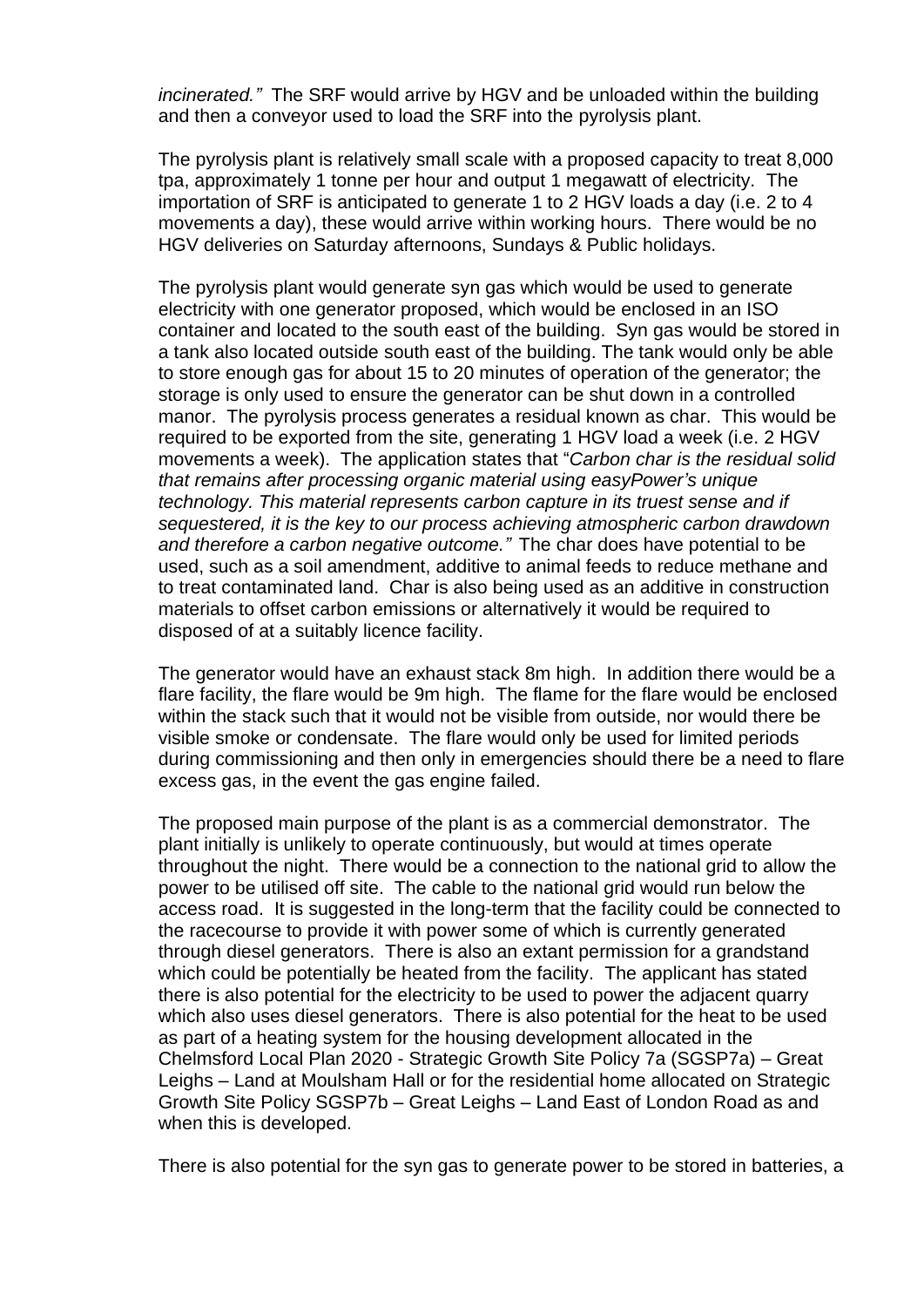gas to liquid conversion plant or even hydrogen generation, while possible locations are identified on the drawings for such, no details are provided and these do not form part of the proposals.

The application has been subject to an EIA Screening Opinion which concluded no EIA was required. The application was supported by a noise assessment, arboricultural assessment, ecology assessment, transport statement, landscape and visual impact assessment, lighting assessment and air quality assessment.

The applicant has confirmed it is their intention to apply for an Environmental Permit and that the facility would not operate as a "research and development facility" for which there are different regulations where an Environmental Permit is not be required. Due to the small scale nature of the facility the Environmental Permit would be administered and controlled by Chelmsford City Council Environmental Health Officer, rather than the Environment Agency.

# **3. POLICIES**

The following policies of the [Chelmsford Local Plan](https://www.chelmsford.gov.uk/_resources/assets/inline/full/0/4671682.pdf) Adopted 2020, [Waste Local](https://assets.ctfassets.net/knkzaf64jx5x/5MMZ5nNFmOClpF56igb0Jc/e6f7ab4cba4ed1198c67b87be7b375e7/waste-local-plan-2017-compressed.pdf)  Plan [2017](https://assets.ctfassets.net/knkzaf64jx5x/5MMZ5nNFmOClpF56igb0Jc/e6f7ab4cba4ed1198c67b87be7b375e7/waste-local-plan-2017-compressed.pdf) and [Minerals Local Plan 2014](https://assets.ctfassets.net/knkzaf64jx5x/5UZuVtnjZbJ81olvZoZKVX/90acfc65df6fa8ee8ab20df3f0cda1c8/essex-minerals-local-plan-adopted-july-2014.pdf) provide the development plan framework for this application. The following policies are of relevance to this application:

|                | MINERALS LOCAL PLAN 2014 (MLP)                      |
|----------------|-----------------------------------------------------|
| S <sub>8</sub> | Safeguarding mineral resources and mineral reserves |
|                |                                                     |

WASTE LOCAL PLAN 2017 (WLP)

- Policy 1 Need for Waste Management Facilities
- Policy 3 Strategic Site Allocations
- Policy 4 Areas of Search
- Policy 5 Enclosed Waste Facilities on unallocated sites or outside Areas of Search
- Policy 10 Development Management Criteria
- Policy 11 Mitigating and Adapting to Climate Change
- Policy 12 Transport and Access

#### CHELMSFORD LOCAL PLAN 2020 (CLP)

| S <sub>2</sub>  | Addressing Climate Change and Flood Risk              |
|-----------------|-------------------------------------------------------|
| S4              | <b>Conserving the Natural Environment</b>             |
| S7              | <b>The Spatial Strategy</b>                           |
| S8              | Developing Economic Growth                            |
| S <sub>11</sub> | The Role of the Countryside                           |
| SPA2            | <b>Chelmsford City Racecourse Special Policy Area</b> |
| SGSP7a          | Great Leighs - Land at Moulsham Hall                  |
| SGSP7b          | Great Leighs - Land East of London Road               |
| SGSP7c          | Great Leighs - Land North and South of Banters Lane   |
| SGSP7d          | Great Leighs - Land East of Main Road.                |
| DM8             | New building and structures in the rural area         |
| <b>DM16</b>     | Ecology and biodiversity                              |
| <b>DM17</b>     | Trees, Woodlands and Landscape features               |
| <b>DM18</b>     | <b>Flooding and SUDS</b>                              |
|                 |                                                       |

DM19 Renewable and low caron energy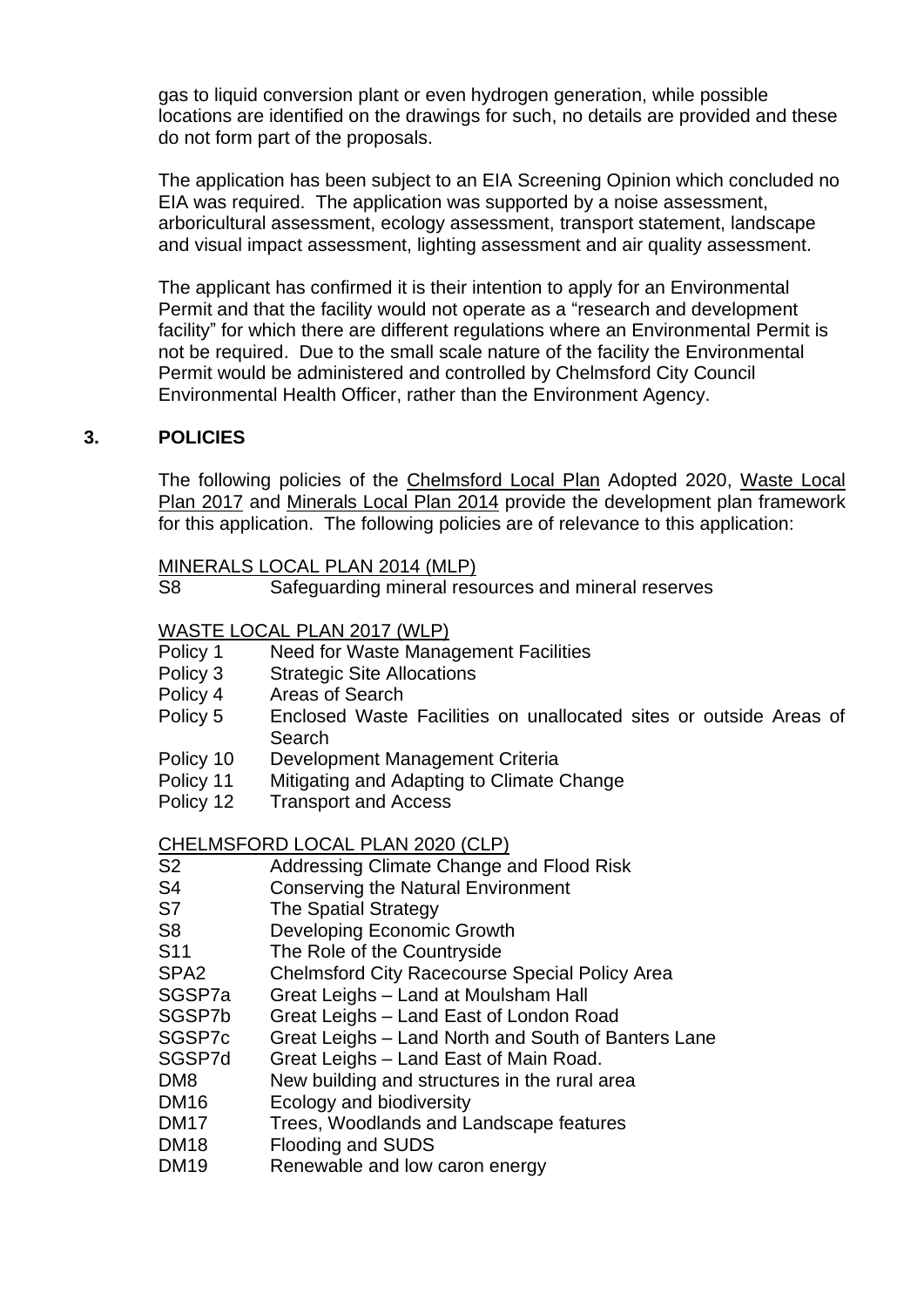| DM23 | High quality and inclusive design |
|------|-----------------------------------|
|------|-----------------------------------|

- DM25 Sustainable buildings
- DM27 Parking Standards
- DM29 Protecting living and working environments
- DM30 Contamination and pollution

## NEIGHBOURHOOD PLAN

There is no adopted Neighbourhood Plan for Great & Little Leighs

The Revised National Planning Policy Framework (NPPF) was published on 20 July 2021 and sets out the Government's planning policies for England and how these should be applied. The NPPF highlights that the purpose of the planning system is to contribute to the achievement of sustainable development. It goes on to state that achieving sustainable development means the planning system has three overarching objectives, which are interdependent and need to be pursued in mutually supportive ways: economic, social and environmental. The NPPF places a presumption in favour of sustainable development. However, paragraph 47 states that planning law requires that applications for planning permission be determined in accordance with the development plan, unless material considerations indicate otherwise.

For decision-taking the NPPF states that this means; approving development proposals that accord with an up-to-date development plan without delay; or where there are no relevant development plan policies, or the policies which are most important for determining the application are out-of-date, granting permission unless: the application of policies in this NPPF that protect areas or assets of particular importance provides a clear reason for refusing the development proposed; or any adverse impacts of doing so would significantly and demonstrably outweigh the benefits, when assessed against the policies in this NPPF taken as a whole.

Planning policy with respect to waste is set out in the National Planning Policy for Waste (NPPW published on 16 October 2014). Additionally, the National Waste Management Plan for England (NWMPE) is the overarching National Plan for Waste Management and is a material consideration in planning decisions.

Paragraphs 218 and 219 of the NPPF, in summary, detail that the policies in the Framework are material considerations which should be taken into account in dealing with applications and plans adopted in accordance with previous policy and guidance may need to be revised to reflect this and changes made. Policies should not however be considered out-of-date simply because they were adopted or made prior to the publication of this Framework. Due weight should be given to them, according to their degree of consistency with this Framework (the closer the policies in the plan to the policies in the Framework, the greater the weight that may be given).

# **4. CONSULTATIONS**

Summarised as follows:

CHELMSFORD CITY COUNCIL (CCC)(Planning): No objection. Raises no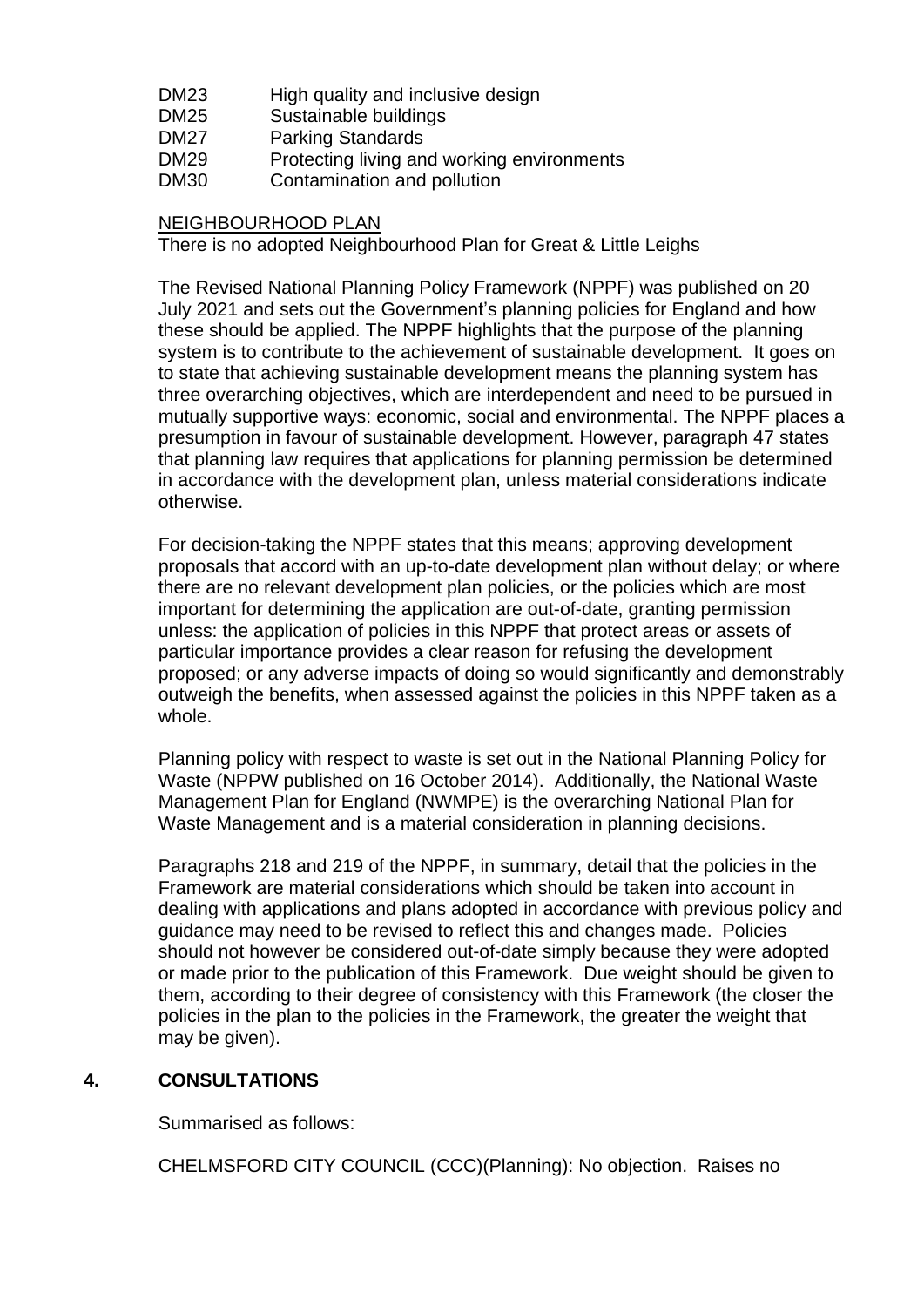comment in principle to the proposal and raises no objection subject to the development being carried out in accordance with the recommendations contained within the updated versions of the supporting studies/reports submitted with the application relating to landscape and visual impact, noise, lighting, air quality and arboriculture. The City Council is content for Essex County Council specialist staff to form views in relation to transport and ecology.

CHELMSFORD CITY COUNCIL (Environmental Health Officer): No objection Lighting – lighting levels will not exceed the relevant criteria in guidance that would give rise to obtrusive light at nearby properties.

Noise – It seems noise impact from development would be satisfactory. Air Quality – no exceedance of relevant air quality values.

BRAINTREE DISTRICT COUNCIL (BDC)(Neighbouring authority): Object for the following reasons:

#### Policy Considerations

The site is allocated for mineral extraction in the MLP and for inert landfill following extraction in the WLP. The MWPA will need to assess the potential for mineral sterilisation.

The site is adjacent to the Special Policy Area for Chelmsford Race Course (SPA2) of the CLP, but is not allocated for development or subject to any specific designations on the CLP proposals map, therefore the site is considered to be located in the countryside. CLP policy SP11 states that there is a need to carefully balance the requirement for new development within the countryside to meet identified development needs in accordance with the Spatial Strategy. Policy SP7 of the Local Plan sets out the spatial strategy and states that the Local Plans Spatial Principles are to focus new housing and employment growth to the most sustainable locations by making the best use of previously developed land in Chelmsford Urban Area; sustainable urban extensions around Chelmsford and South Woodham Ferrers; and development around Key Service Settlements outside the Green Belt.

The applicant argues that the site is sandwiched between the Racecourse and the quarry, but fails to acknowledge that the countryside planning policies apply and in addition the quarry is only temporary.

The supporting statement relies heavily on WLP policy 5. The applicant states that they are in discussion with 2 local suppliers for the waste, but it cannot be said that the plant would definitely be dealing with waste generated within the County.

The planning statement appears to acknowledge that the proposals does not comply with other provisions of Policy 5, and instead relies on the criteria that any other proposals will be assessed on their merits. The applicant argues that the proposal will have no detrimental impact in terms of emissions, noise or traffic, but if this logic is applied the Spatial Strategy can be disregarded and this type of industrial development could take place throughout the Countryside.

It is stated the electricity would be used to power events at the racecourse, rather than using diesel generators, but it is not clear to what extent the facility would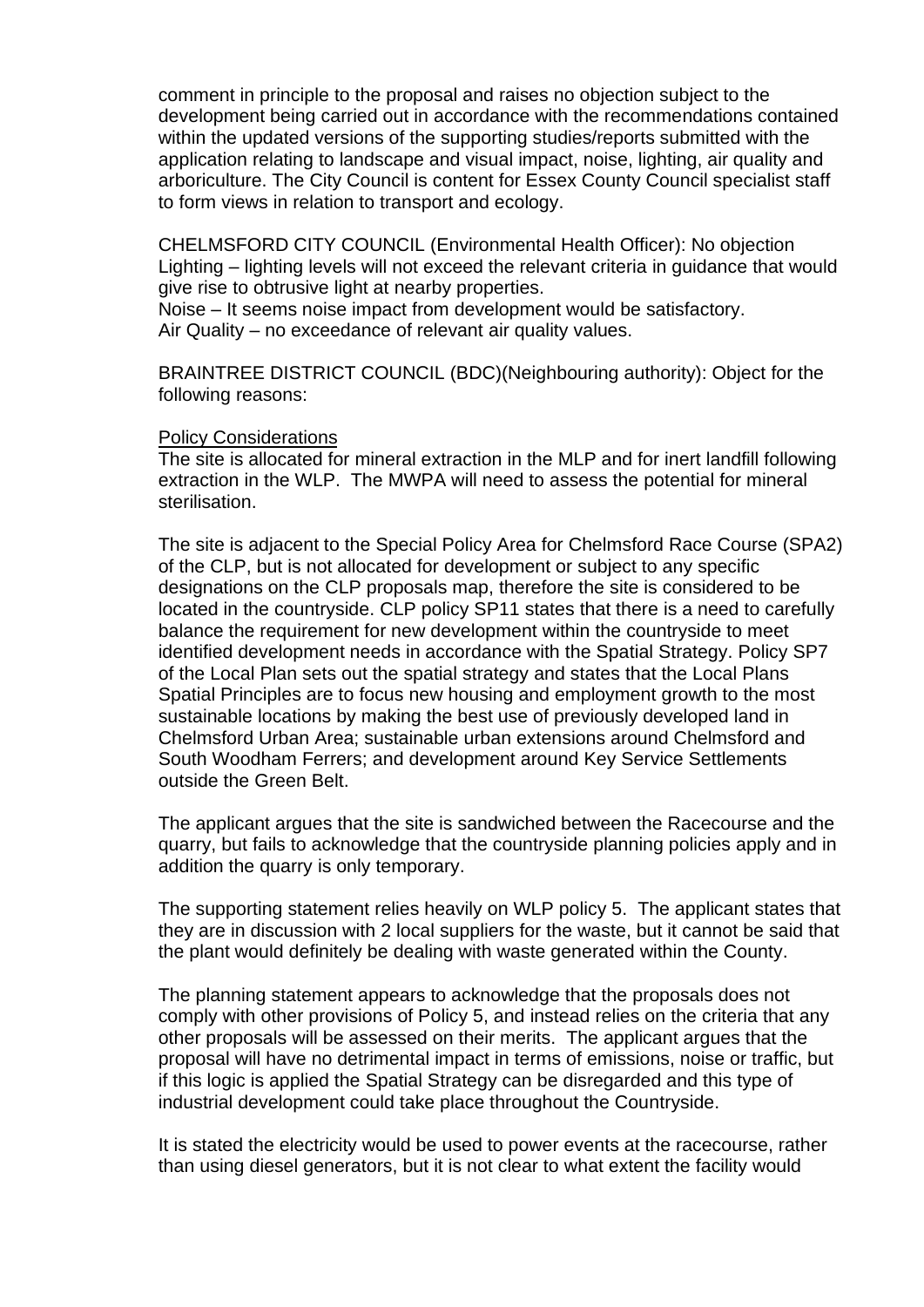reduce the need for diesel generators and events at the racecourse are stated on the website to be approx. 53 a year, such that a permanent facility in the countryside is not justified.

Reference is also made to use of the power by the quarry and housing development allocated nearby, but there is no firm commitment to this. The surplus electricity is to be fed into the electricity supply Grid, if only to be connected to the Grid it could be located on any spatially preferential site.

#### Landscape Impact

The proposals not only include a building but other structures to be located outside the building the heights of which are not defined, such that the full visual impact cannot be fully assessed. The plans also indicate a potential Gas to Liquid Conversation Demonstration Plant and Hydrogen Generation Demonstration Plant with 'Dimensions to be confirmed'. It is not clear whether planning permission is being sought for these structures.

A Landscape and visual assessment has been submitted and focuses on viewpoints in the immediate vicinity and views from the adjacent PRoW are identified as greatest. The LVA refers to other "detracting features" surrounding the site (the racecourse and quarry), such that the proposals would not result in significant harm. The quarry is however temporary. While afforded screening on 3 sides by existing vegetation this is not within the application boundary.

WPA comment: The existing surrounding vegetation is within the application boundary.

#### Environmental Impacts

It is acknowledged that the initial proposals for the plant are relatively modest and described as "research and development" and may not run continuously. However, noise and air quality have assessed on the basis of 24 hour operation. Concern is raised the apparent modest level of apparent activity could develop into something more intensive once the principle of development is established. It is not clear to what extent operations could expand at the site and what the potential implications.

If permission were granted it is assumed there would be clear restrictions on throughput and emissions, particularly given this is new technology.

Both noise and air quality make reference to 24 hour working. The noise report highlights the bay doors as being a source of noise likely to travel in north easterly direction (towards Slamsley Farm in the Braintree District) and therefore a potential source of night-time noise from unloading of vehicles. The noise assessment also identifies potential additional noise screening for a property in Blackley Lane (within CCC). The potential for audible tonal noise from any air handling plant or fixed machinery at any noise sensitive receptors in BDC area must also be avoided and this is more likely if there is night-time operation as the background noise levels reduce.

The Air Quality report assumes that the plant will operate at maximum emission rates and concludes no significant adverse effect although some adverse effect due to increased nitrogen dioxide levels to the south east of the site close to the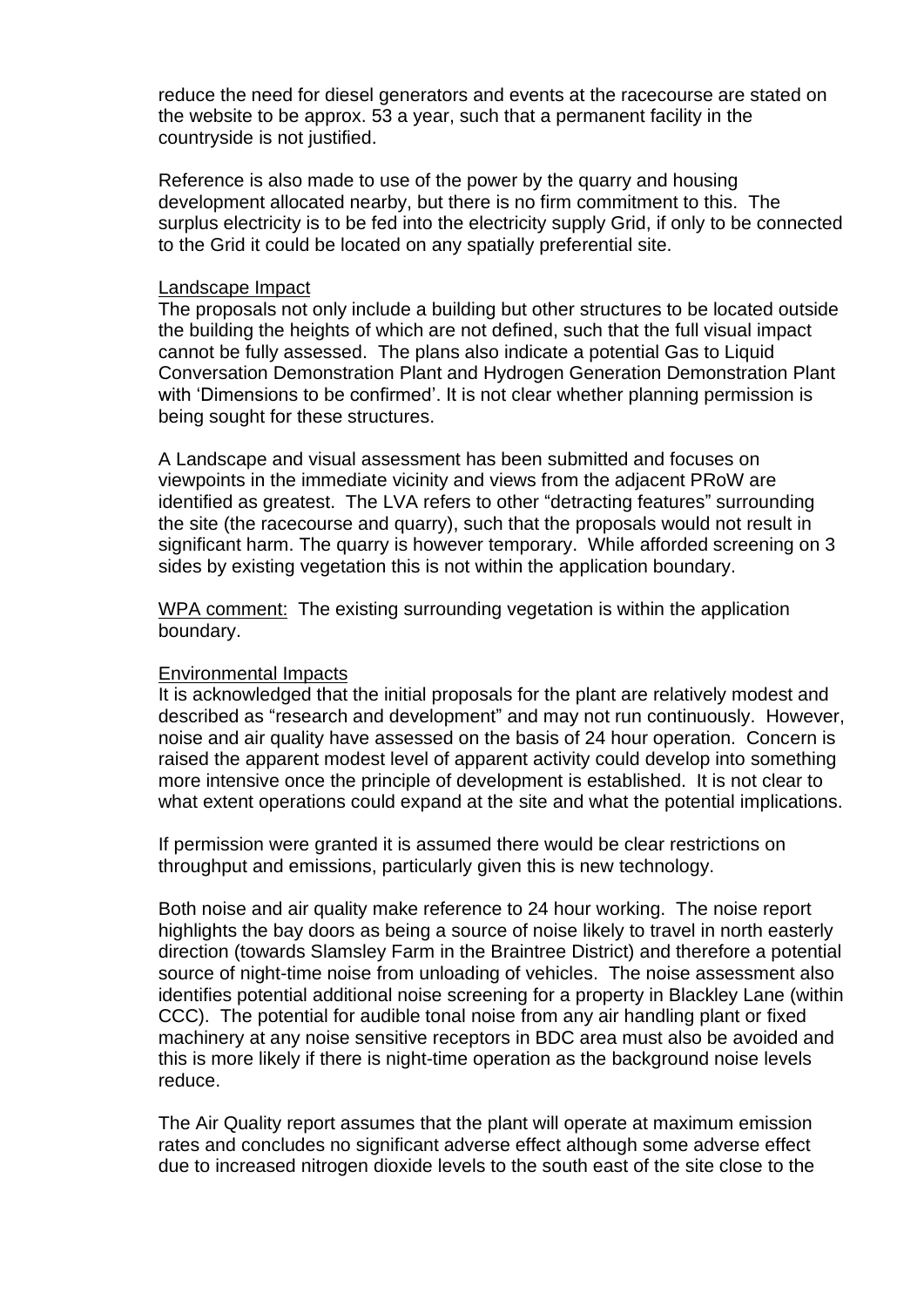Braintree District boundary. The application presents an overview of the process rather than full technical details for the process units and any abatement plant. The Council's Environmental Health Officer would wish to see details of provisions in place to prevent accidental release/plant failure as well as what the consequences of these might be and any potential for the release of particulate matter to air at any stages of the processing.

It is assumed that an Environmental Permit would be required for the operation of the plant. It is noted Environment Agency and Chelmsford city Environmental Health have been consulted. It would be helpful when assessing the proposal to understand whether there would be any conditions attached to a permit that would necessitate modifications to the proposed design.

#### Other Matters

No assessment or comment is offered in respect of Ecology or the Historic Environment.

Braintree District Council take specialist advice from Place Services on these matters and it is understood that Place Services have been consulted directly on the application and will provide their response directly to the County Development Management Team.

At the time of preparing this letter a significant number of responses from statutory consultees have not been received and it is assumed that the application will not be determined until these responses are received.

#### ENVIRONMENT AGENCY: No objection:

The pyrolysis or gasification of waste where the products are subsequently incinerated, as waste, are deemed to be incineration plant under Article 42 of the Industrial Emissions Directive (IED). The proposal does not appear to include syngas clean up techniques which could help make the syngas a "non-waste" and as such Chapter IV of the IED (i.e. Waste Incineration Directive) applies to the proposal.

Incineration plant with a throughput of 3 tonnes/hour are regulated by the Local Authority under Schedule 13 of the Environmental Permitting Regulations (EPR) 2016, and are required to meet the emission limits specified by Annex VI IED. We note that the air quality impact assessment does not include all the contaminates, or limits prescribed by Annex VI IED.

The application makes reference to operation as a Research and Development facility. The exclusion for research, development and testing (R&D) of waste incineration or co-incineration plant under Schedule 1 Part 1 Paragraph 3(g) EPR 2016 are for processes that are operating to improve incineration process. Demonstration of a process with consistent feedstock supply may not quality as R & D. Either way it is for CCC to confirm the permitting requirements for the proposal. Should the process be accepted as an R&D process, the air quality assessment during the planning phase will be the only impact assessment until commercial operation commences.

Comment by WPA: The applicant has confirmed the plant would not be operated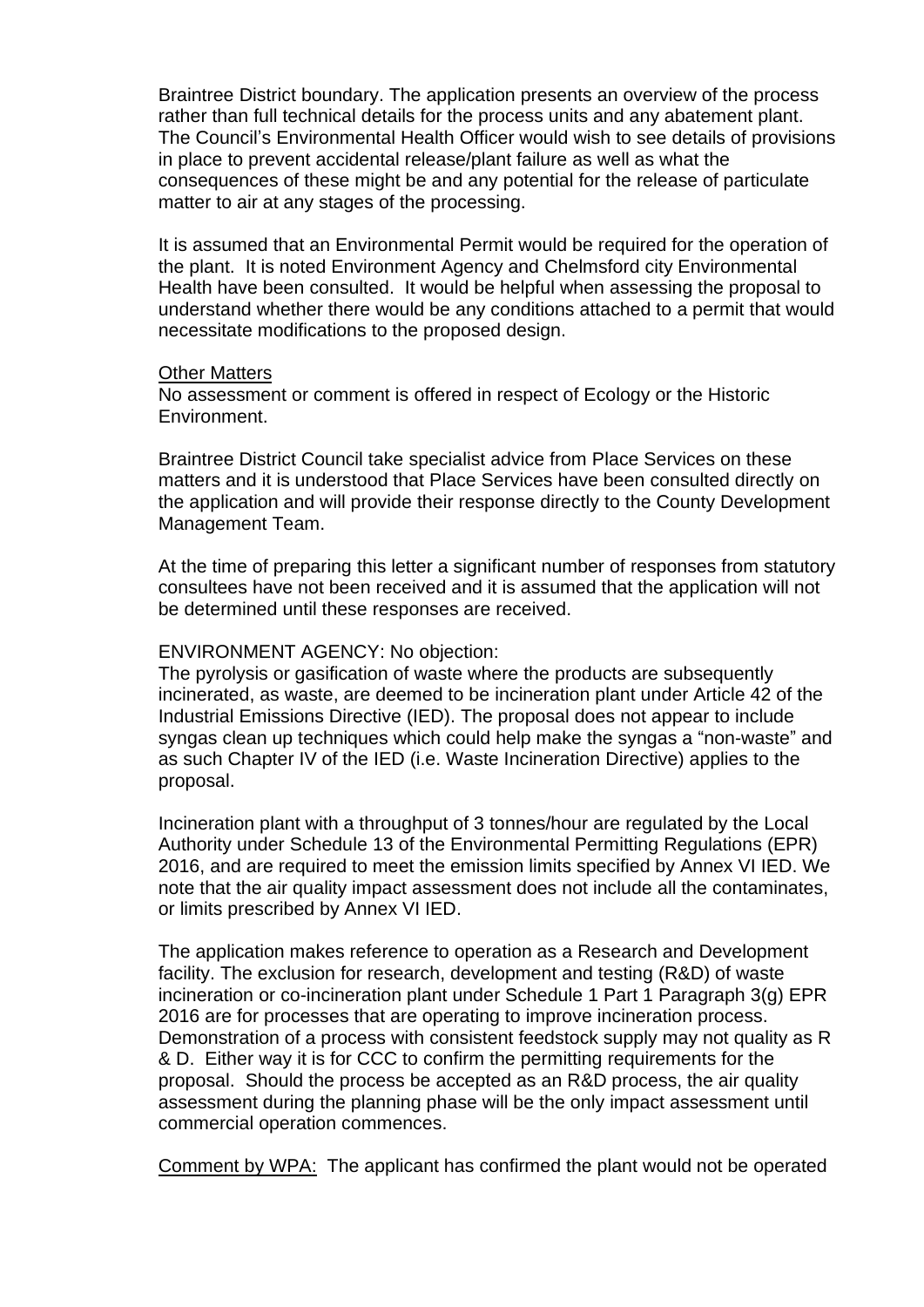as a research and development facility and is intended as a commercial demonstrator and an Environmental Permit would be obtained from the EHO at CCC.

The EA Local Authority Unit (LAU) may be able to support CCC's EHO Team interpret how EPR applies to these proposals, and provide guidance on the permitting of small waste incineration plant (SWP).

The EA note the air quality assessment considers one on site gas engine with a stack of 13.1m. The site layout plan identifies two gas engines and one standby flare. The AQA (figure 1) considers the stack located in the position of the standby flare as shown on the drawing 'Site Layout – with plant annotations'; the as engines are located on the eastern boundary. Chapter IV ED requires incineration plant to have a suitably sized stack. The EA treat the effective height of release as zero metres if the emission point is less than 3m above the building which the stack is located on, or influenced by the location of the building in relation to the location of the stack.

The EA would strongly recommend close consultation with CCC to ascertain if this is likely to be the only impact assessment for this waste incineration proposal, and to ensure appropriate audit of the air quality risk assessment during determination of the application.

Comment WPA: The applicant has confirmed there would be only one gas engine and that an Environmental Permit would be obtained from the EHO of CCC prior to operation.

PLACE SERVICES (Ecology): No objection subject to conditions to secure the proposed mitigation and submission of a biodiversity enhancement strategy.

PLACE SERVICES (Arboriculture): No objection subject to conditions to ensure adherence to submitted arboriculture method statement and tree protection plan.

PLACE SERVICES (Urban Design): No objection

PLACE SERVICES (Landscape): No objection. The landscape character and visual impacts would be localised and minor. Due to existing and proposed vegetation it is not considered the proposals would have detrimental impact of visual receptors using PRoW that passes around the site. Conditions should be imposed to secure landscape details and a landscape and ecological management plan. In particular a condition requiring protection of veteran trees during erection of the acoustic fence should be submitted.

PLACE SERVICES (Historic Environment): No objection

HIGHWAY AUTHORITY: No objection subject to protection of PRoW during construction and operation.

LEAD LOCAL FLOOD AUTHORITY: No objection, subject to development being in accordance with submitted details.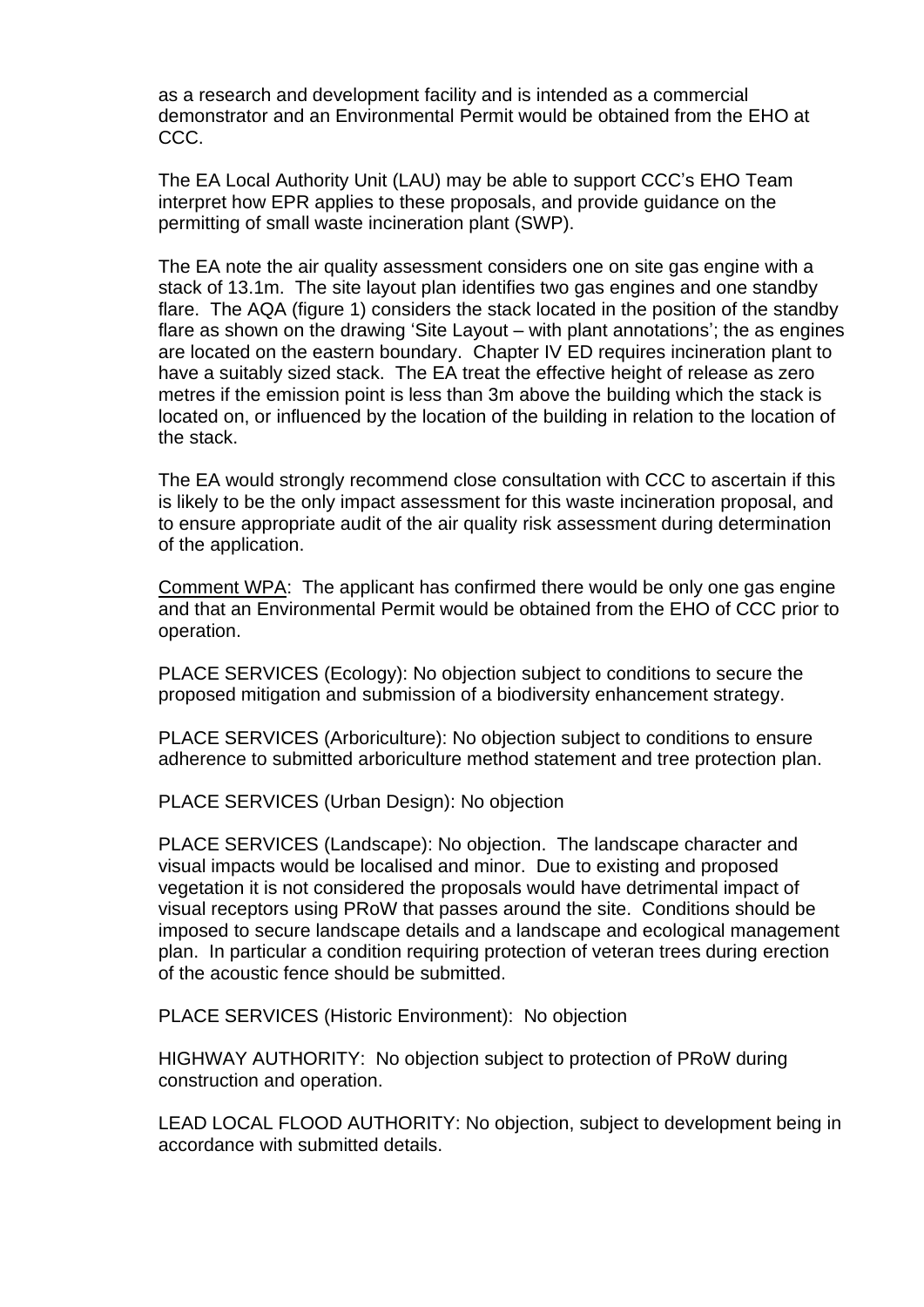COUNTY'S NOISE CONSULTANT: No objection, subject to conditions with respect to maximum night-time noise levels.

## COUNTY'S AIR QUALITY CONSLTANT: No objection.

Transport emissions – no assessment was provided, but due to limited number of vehicle movements and small scale of the plant, emissions from transport both during construction and operation are likely not to significant.

Dust and odour – information has been provided with respect to management and mitigation to minimise dust and odour these should be set out in an operational management plan, which should be required by condition.

Air Quality – The height of the stack for the generator at 8m is 4m less than the height of the building which does not represent best practice. However it is not immediately adjacent to the building and temperature is relatively high (to enhance dispersion) and the assessment does not predict significant effects. The air quality assessment has adequately identified worst case sensitive human health receptors and concludes no significant effects from any pollutant considered.

The site would require an Environmental Permit from CCCs EHO. As part of this process, it is assumed that the regulator (Chelmsford City Council) would ensure that the control of processes (including stack height) and emissions comply with BAT to ensure the site is permittable and any emissions complies with relevant emission limit values

COUNTYS LIGHTING CONSULTANT: No objection, subject to back light shields for those lights located on the southern boundary next to woodland.

UK POWER NETWORKS: Provided locations of their assets, but provided no comment on potential connection to the facility.

GREAT & LITTLE LEIGHS PARISH COUNCIL: No comments received

BLACK NOTLEY PARISH COUNCIL (neighbouring PC): Object. This is a type of incinerator producing energy from waste. While alternatives forms of energy should be investigated this would result in noxious gases upwind of a heavily populated area, Black & Great Notley. The imported material would result in additional HGV and their associated emissions. Not considered a suitable location for this proposal.

LOCAL MEMBER – CHELMSFORD – Broomfield & Writtle: Any comments received will be reported

# **5. REPRESENTATIONS**

3 properties were directly notified of the application. 1 letter of representation has been received from Chelmsford City Racecourse in support of the proposals, the points raised are summarised below. Although not directly consulted letters were also received from Braintree District Council and Black Notley PC which have been reported in the consultation section above.

Observation Comment Chelmsford Racecourse initially Noted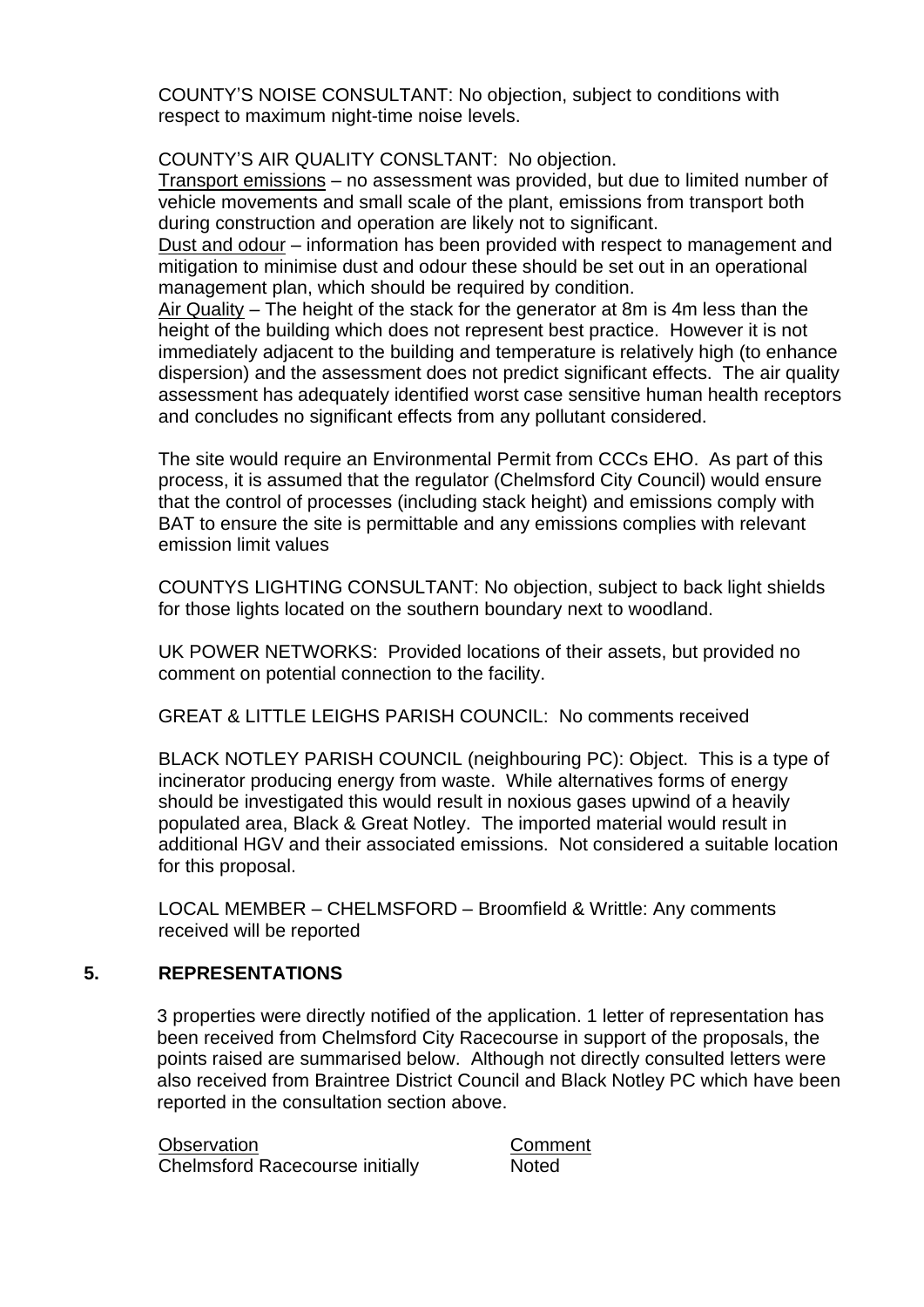| instigated this project as we are keen to<br>improve environmental sustainability<br>alongside the enhancement of economic<br>performance.                                                                                                                                                                                   |               |
|------------------------------------------------------------------------------------------------------------------------------------------------------------------------------------------------------------------------------------------------------------------------------------------------------------------------------|---------------|
| Innovate technology is key to meeting<br>climate change targets                                                                                                                                                                                                                                                              | See appraisal |
| Keen to support Greentech business in<br><b>Essex</b>                                                                                                                                                                                                                                                                        | See appraisal |
| The facility benefits us in terms of<br>moving to low carbon energy.                                                                                                                                                                                                                                                         | See appraisal |
| Details of energy supply are yet to be<br>finalised, but we anticipate the use of<br>both power and heat batteries to help<br>bridge the gap between the power<br>plant's consistent power output and our<br>energy use, which is characterised by<br>peaks and troughs.                                                     | See appraisal |
| Connections to the facility are<br>anticipated as part of the next phase of                                                                                                                                                                                                                                                  | See appraisal |
| the Racecourse development.<br>The facility will provide a commercial<br>demonstrator, easyPower will be<br>promoting it for visits from both UK and<br>internationally. Small parties can be<br>hosted at the facility, but larger groups<br>could be hosted at the Racecourse. It<br>provides a very exciting opportunity. | <b>Noted</b>  |

#### **6. APPRAISAL**

The key issues for consideration are:

- A. Need and Policy Considerations
- B. Air Quality
- C. Noise and Dust
- D. Landscape and Visual Impact
- E. Design and Lighting
- F. Ecology and Trees
- G. Traffic, Highways and PRoW
- H. SuDs and Drainage
- I. Historic Environment
- J. Climate Change

## A NEED AND POLICY CONSIDERATIONS

This site is not an allocated as a Strategic Site Allocation under Policy 3 of the WLP, nor is it located in an Area of Search under Policy 4 of the WLP. Consideration of its location therefore falls to WLP policy 5 - Enclosed Waste Facilities on unallocated sites or outside Areas of Search.

Policy 5 sets out a number of criteria that would be considered with respect to a site for an enclosed waste facility as follows: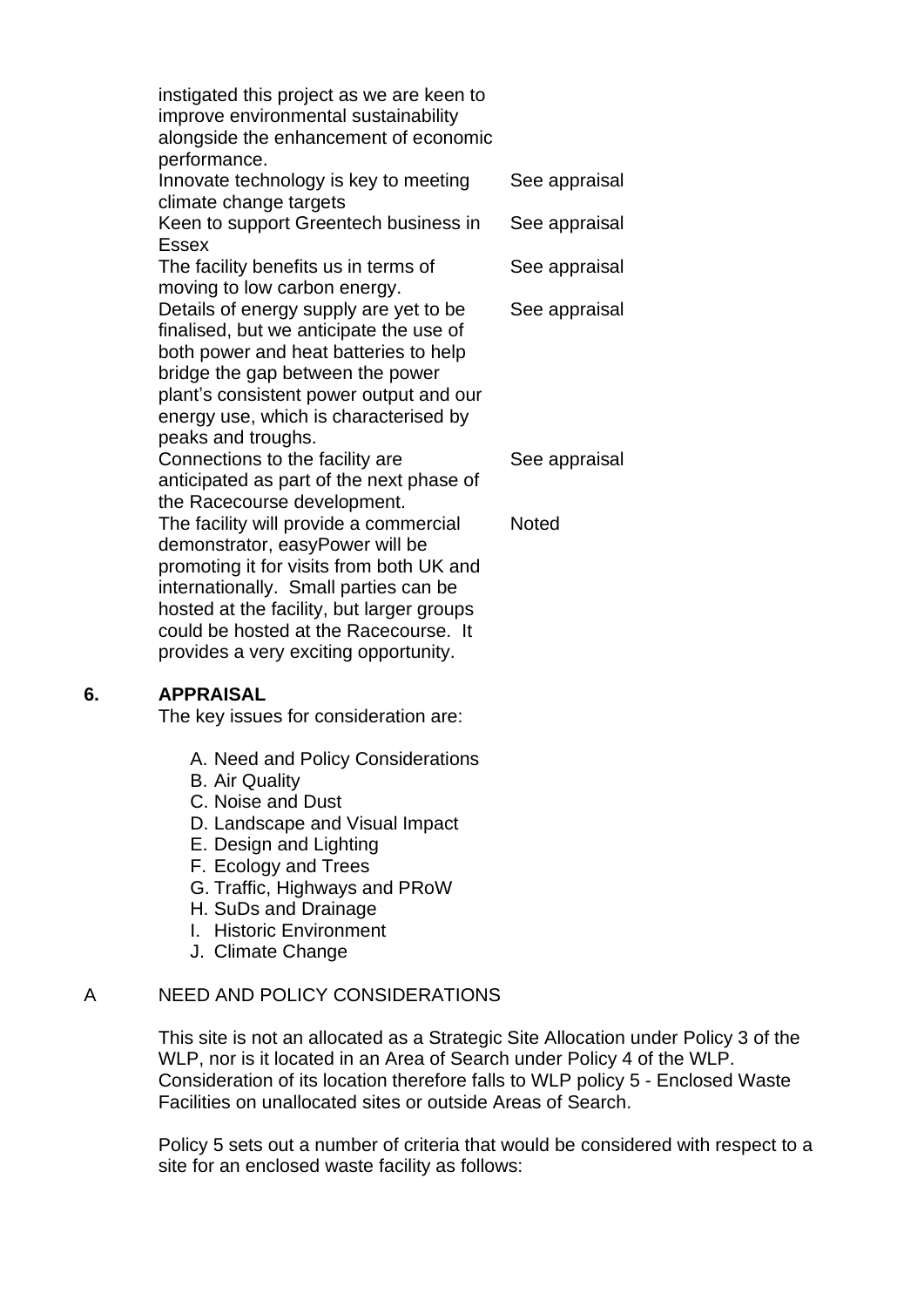*Proposals for new enclosed waste management facilities will be permitted where:*

*1. the waste site allocations and the Areas of Search in this Plan are shown to be unsuitable or unavailable for the proposed development;*

*2. although not exclusively, a need for the capacity of the proposed development has been demonstrated to manage waste arising from within the administrative areas of Essex and Southend-on-Sea; and*

*3. it is demonstrated that the site is at least as suitable for such development as Site Allocations or Areas of Search, with reference to the overall spatial strategy and site assessment methodology associated with this Plan.*

*In addition, proposals should be located at or in: a. employment areas that are existing or allocated in a Local Plan for general industry (B2) and storage and distribution (B8);or*

*b. existing permitted waste management sites or co-located with other waste management development; or*

*c. the same site or co-located in close proximity to where the waste arises; or*

*d. the curtilages of Waste Recycling Centres (in the case of biological waste); or, e. areas of Previously Developed Land; or*

*f. redundant agricultural or forestry buildings and their curtilages (in the case of green waste and/or biological waste).*

*Proposals for energy recovery facilities with combined heat and power are expected to demonstrate that the heat produced will be supplied to a district heat network or direct to commercial or industrial users.*

#### *Any proposals that come forward on land use types not identified above will be assessed on their merits, based on the policies in this Plan.*

The site does not meet any of the location criteria identified in Policy 5. With respect to Policy 5 part (c) while located adjacent to a quarry which will be restored through infilling of inert waste there would be no advantage to the co-location of the facility since no inert waste would arise from the proposals.

Policy 5 does seek to ensure that energy recovery facilities are located such that the heat and power is utilised and with respect to heat this does require the users of the heat to be located near the energy recovery facility. The applicant's justification for the location of this small energy from waste facility is on the basis that it is located close to potential users of the heat and power it would generate. Chelmsford racecourse currently uses diesel generators when the racecourse lighting is required. The racecourse also has an extant planning permission for a Grandstand (technical implementation has been undertaken) which if constructed would require power and heating. The adjacent quarry also uses diesel generators to power the processing plant, weigh bridge etc. Land at Great Leighs has been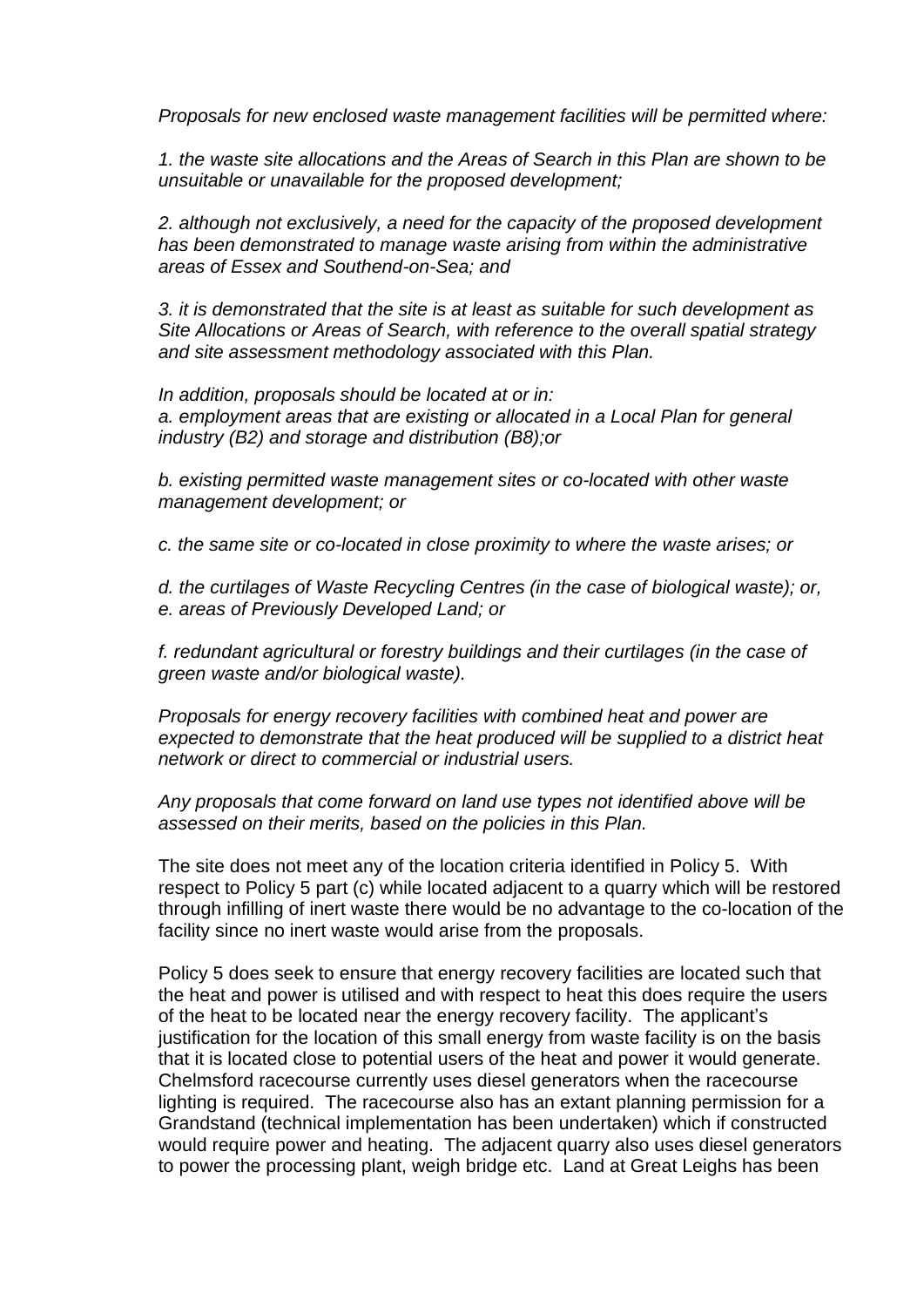allocated for further development within the Chelmsford Local Plan including that west of the racecourse at Moulsham Hall Farm which has been allocated for housing (Strategic Growth Site 7a – Land at Moulsham Hall), if and when developed these sites are brought forward they could also be potential users of the heat, as part of a district heating system. While all of these are potentials users of the power and/or heat, they are not secured as part of the proposals and cabling/pipework required to connect these developments to the pyrolysis facility may require planning permission.

Braintree District Council have raised concern that it is not clear that the waste to be treated would be"…*waste arising from within the administrative areas of Essex and Southend-on-Sea…".* There are waste facilities within Essex & Southend that generate SRF, such that there is potential for local supply. Due to the small scale nature of the facility with only up to 2 HGV loads of waste a day being delivered, any adverse impact from importation of waste from outside the county would be limited. It is not considered refusal of the application could be justified on these grounds.

With respect to the WLP it is necessary to consider the application in relation to the last part of Policy S5 i.e. "*Any proposals that come forward on land use types not identified above will be assessed on their merits, based on the policies in this Plan.*

WLP Policy 1 "Need for Waste Management Facilities" identifies certain waste streams where there is a shortfall of capacity, this includes "Up to 200,000 tpa of further management of non-hazardous residual waste material."

The most recent assessment of required waste capacity for non-hazardous waste within Essex was in 2018, which identified there was potentially over capacity if non-operational facilities became operational. However since that time the MBT at Tovi Eco Park has ceased operation (approx. 415,000tpa capacity), such that there is now less operational capacity in Essex than in 2018. That said the capacity of the proposed facility is very small at 8,000tpa such that it is not considered it would result in any significant overcapacity that would warrant refusal on these grounds.

Policy 3 of the WLP and Policy S8 of the MLP seek to protect allocated sites from development that would preclude the waste/mineral development they were allocated for. The site does lie within Site allocation A38 for sand and gravel extraction with the MLP and site allocation L(i)10R for inert landfill within the WLP. The site while forming part of these allocations forms a small, constrained area of land such that mineral extraction was considered impractical/unviable and was not included in the application area for mineral and landfilling when the application was submitted for the Blackley Quarry extension. This non-inclusion of the area within the mineral/waste application and reasons put forward were accepted by the MWPA. As such while the site is within the Mineral Safeguarding Area, there would be no unacceptable sterilisation of the mineral.

The site in principle is not one that would normally be considered appropriate for waste management, although it is acknowledged there is potential for the heat and power to be utilised locally in the future. Consideration of CLP spatial policies is appropriate.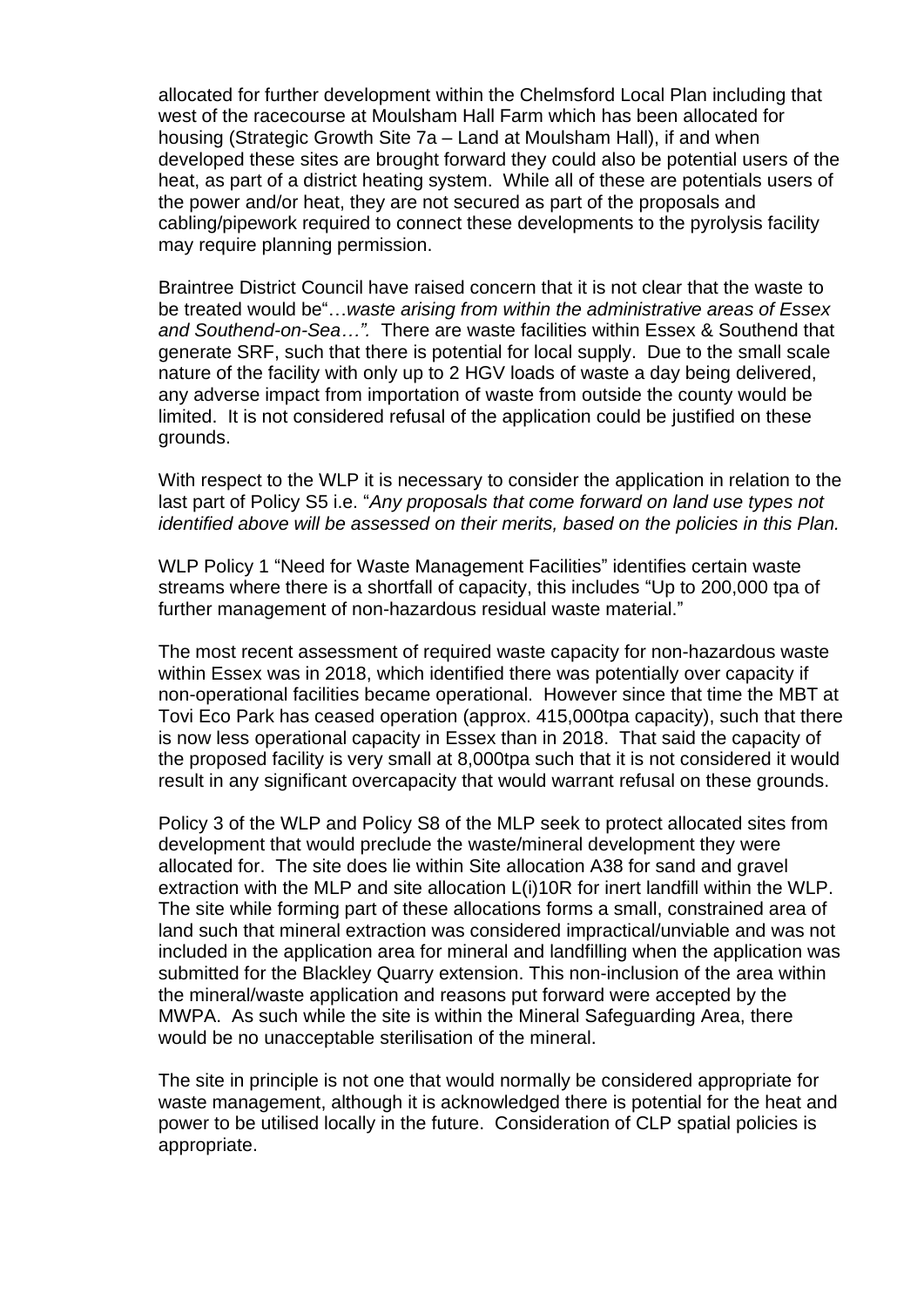Policy S7 (Spatial Strategy) of the CLP equally does not designate the site for development, and as such should be treated as development in the "countryside" as highlighted by BDC in their objection response. The applicant argues that the site is sandwiched between the racecourse and the quarry. The racecourse is subject to CLP policy SP2 (Chelmsford City Racecourse Special Policy Area), this policy seeks to support ancillary functions, subject to no adverse environmental impacts. However, at the current time while there is opportunity for the heat from the pyrolysis plant in the permitted grandstand there is no commitment to this. BDC have commented that the quarry is only temporary, while this is true, the quarry is permitted until 2045. The proposed site lies just southwest of the quarry processing area for sites A38 & A39, such that bunding to screen the processing area would be in place until completion of the quarry, screening the pyrolysis facility from views from the north. By completion of the quarry, when the land will be restored to agriculture at levels similar those pre-existing before extraction, the proposed additional planting around the proposed pyrolysis facility would have matured, screening views from the north.

Policy S11 (The Role of the Countryside) of the CLP seeks in Rural Areas to ensure development would not adversely impact the rural areas identified character and beauty. The landscape and visual impact is considered in section D of this report.

DM19 (Renewable and Low Carbon Energy) of the CLP seeks to support renewable and low carbon energy developments, subject to them not giving rise to adverse impact on, residential living environments, historic environment, natural environment, visual impact, character of the area and highways. Consideration of these various environmental factors is set out in the other sections of the report.

The pyrolysis facility would provide energy from waste. The NPPW seeks to drive waste management up the waste hierarchy, energy from waste, is included within "Other recovery", and is seen as more sustainable than disposal.

The extent as to which the proposals are generating renewable/low carbon energy depends on the makeup of the SRF. The applicant has stated that the makeup of the SRF would

The Waste Hierarchy



be such that it would be 60% biogeneric, such that it would be largely renewable energy. The composition of the SRF could not be controlled through planning conditions, such that the biogeneric percentage within the waste, could be lower than 60%. However, the nature of the materials within the SRF would be controlled by the Environmental Permit, but only to ensure the syngas when used in the generator met emission requirements. It is acknowledged by the applicant that the makeup of the SRF would contain non-renewable materials e.g. plastics, so the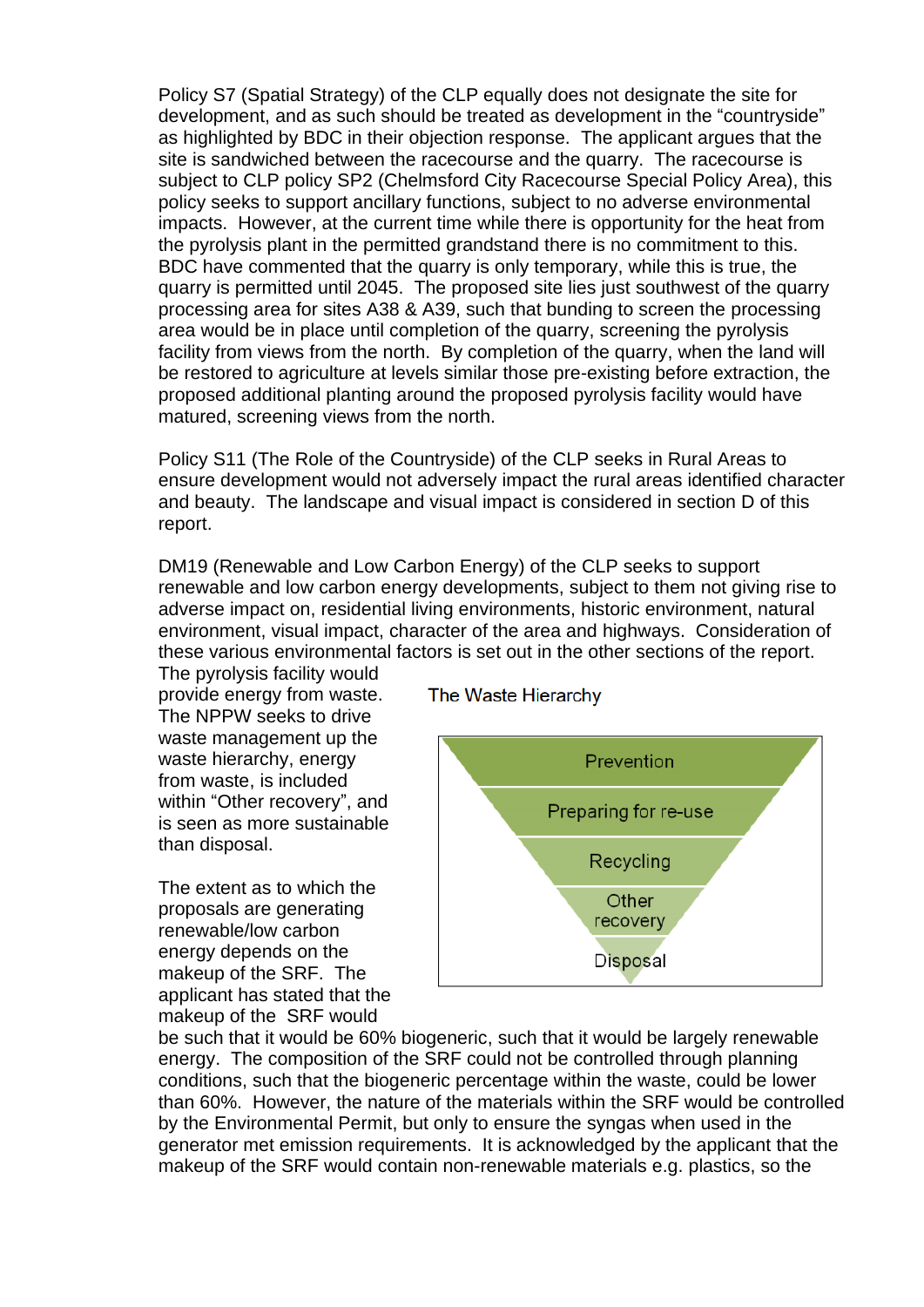energy generated would not be fully renewable energy in the same vein as wind, solar or hydro. With respect as to whether the facility would generate low carbon energy the applicant states that the electricity generated would be '*significantly lower carbon than the current Best Available Technology, with the clear potential for achieving meaningful levels of CO2 drawdown in the medium term.'*

While the facility would not be generating fully renewable/low carbon energy it is considered it meets with the aims of policy DM19.

In addition, as the facility is mainly proposed as a commercial demonstrator seeking to show the possibilities of this type of localised power generation from waste, it is considered to fit within the aims of Policy S8 of the CLP. Policy S8 (Delivering Economic Growth) of the CLP states emphasis added "*The Council will make provision for flexible and market-responsive allocations of employment land which will allow further diversification of Chelmsford's economy, in particular nurturing the growing advanced manufacturing, life sciences and healthcare, financial services, creative industries, and research and development sectors."* 

In considering the acceptability of the site it is appropriate to consider whether the facility would give rise to adverse environmental impacts in this location and whether there are other material considerations which would outweigh the noncompliance with locational policy.

#### B AIR QUALITY

Policy 10 of the WLP and CLP policy DM29 seek to protect both the environment and nearby residents from the adverse impact from odours and emissions, while CLP policy DM30 seeks to ensure development doesn't have an unacceptable impact upon health and wellbeing of people.

The pyrolysis plant itself does not give rise to gases emissions, however, the combustion of the syn gas in the electricity generator does give rise to emissions. The application was accompanied by an air quality assessment which has been revised in response to comments from the County's Air Quality Consultant.

The County's Air Quality Consultant has raised no objection to the proposals. It is noted that no assessment of emissions from transport or construction has been included in the assessment, but due to limited number of vehicle movements and the small size of the site, emissions from vehicles are not likely to be significant to warrant assessment.

It is also noted that the height of the stack for generator is 8m, which is 4m below the height of the building, which is not best practice. However, the stack is not immediately adjacent to the building and the temperature is relatively high (to enhance dispersion) and the results of the air quality assessment do not predict significant effects. It is commented that the emission assessment of the combustion of syn gas has been undertaken as a worst-case approach (i.e. continuous operation). And that the air quality assessment has adequately identified worst case sensitive human health receptors and concludes no significant effects from any pollutant considered.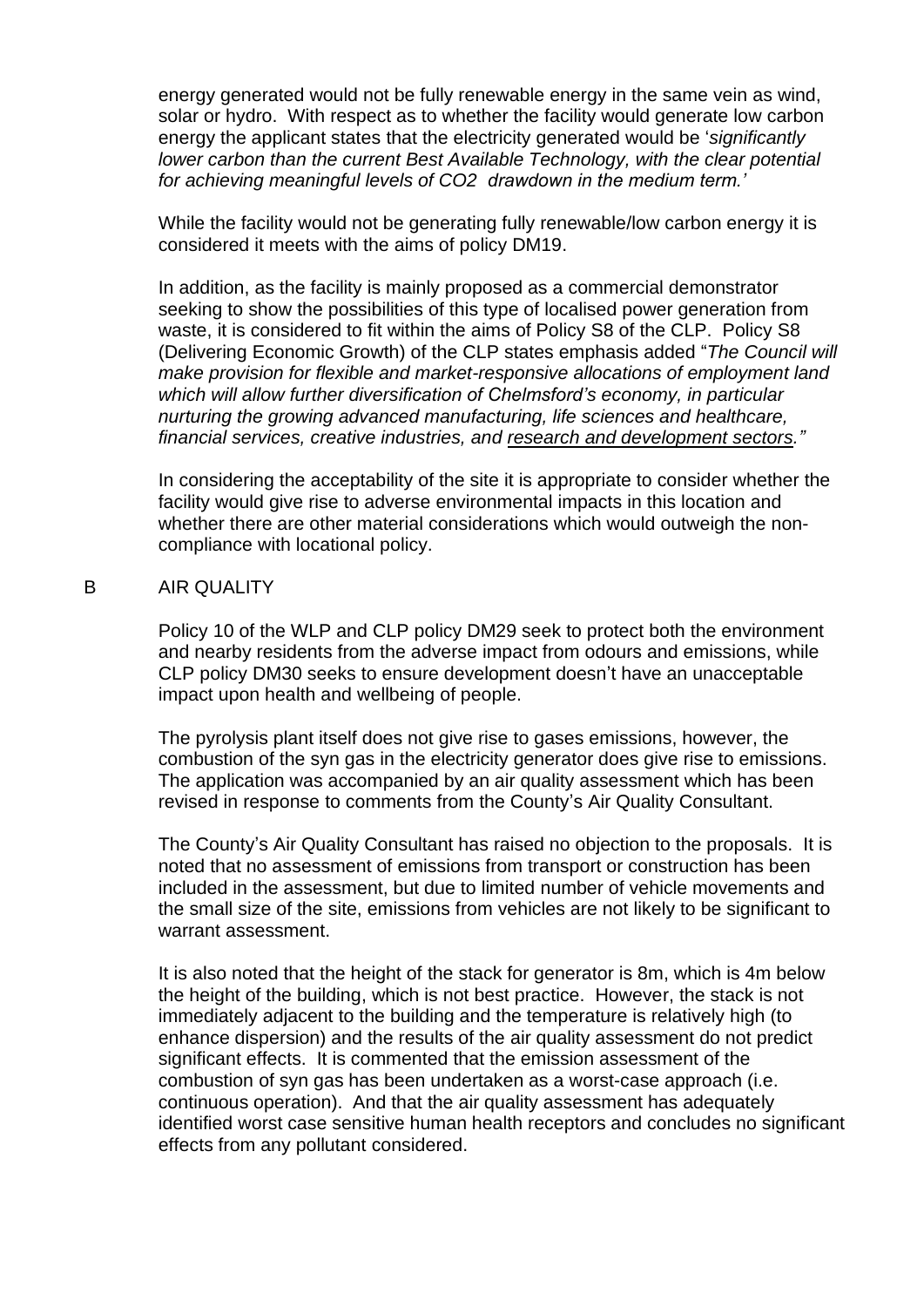CCC EHO has raised no objection and commented as follows: *The updated air quality impact assessment identifies that no exceedances of relevant air quality limit values will occur as a result of this proposal and that the predicted process contributions for NO2 and carbon monoxide are negligible and that for total organic carbon, the impacts are negligible for all modelled receptors with the exception of one that is defined as having a slight impact. In accordance with EA guidance criteria quoted by the report, the results for all of these pollutants have been screened as not significant. For ecological receptors, the impact by NOx and acid deposition are also defined as not significant.*

It should be noted that the facility would require an Environmental Permit (EP) to operate. Due to the small size of the facility the permit would be administered by the local EHO at CCC rather than the Environment Agency (EA). The EA however do have a team that liaise with Local Authorities' EHO on the permitting of such facilities (SWIP – small waste incinerator plants) and the EA have provided appropriate contacts. While air quality is a considered in the planning process, to ensure appropriate plant and equipment is included in the proposals e.g. height of stacks, the actual control of emissions is a matter for the permitting regime. The NPPF paragraph 188 states that *"The focus of planning policies and decisions should be on whether proposed development is an acceptable use of land, rather than the control of processes or emissions (where these are subject to separate pollution control regimes)."*

It is considered that the air quality assessment has adequately demonstrated that the proposed facility has incorporated appropriate plant and equipment including the height of stacks, such that there are unlikely to be adverse impact on air quality and that it is unlikely the proposals would change at the environmental permitting stage that would change the land use planning considerations of the proposal. It is therefore considered that the proposals are in accordance with the NPPF, WLP policy 10 and CLP policies DM29 and DM30.

C NOISE AND DUST

Policy 10 of the WLP and policy DM29 of the CLP seek to minimise the adverse impact from noise and dust on living and working environments.

#### Noise

With respect to noise generation, HGV movements would be restricted to normal working hours, but the plant would operate 24/7. Initially its operation may be intermittent while it is used as a commercial demonstrator. However, it is hoped that eventually the heat and power would be used locally where upon the facility would run all the time except during periods of maintenance.

Braintree District Council raises concerns about night-time noise, particularly from plant operating 24/7 and arising from HGV deliveries. The County's noise consultant initially was not satisfied with data used to represent night-time background noise levels and in response the applicant undertook a night-time noise survey. The noise impact assessment has subsequently been revised and additional mitigation proposed in the form of an acoustic fence to surround the southern half of the site, surrounding the outside plant. With this additional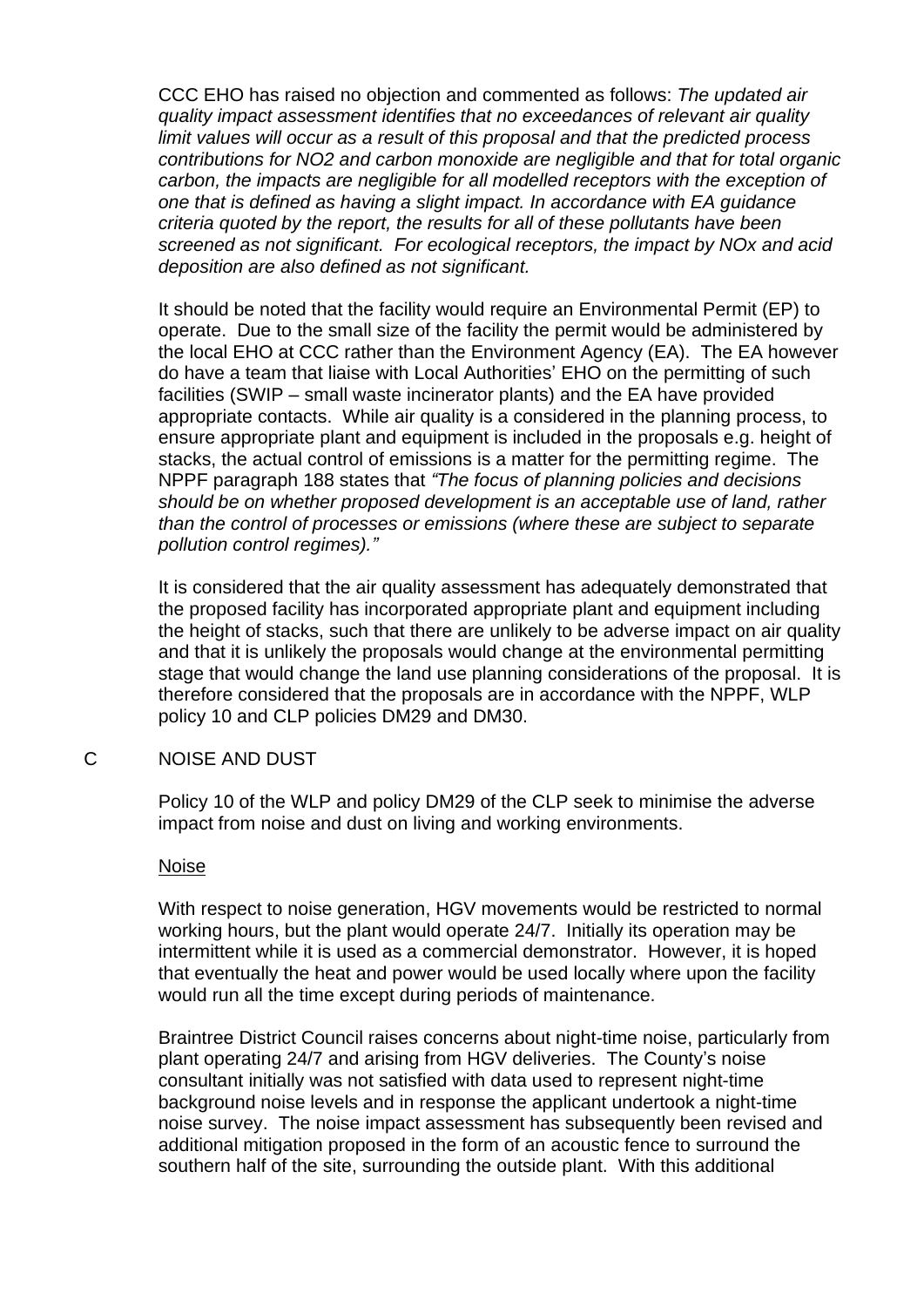mitigation the County's Noise Consultant raises no objection to the application and is satisfied the maximum noise limits would not be exceeded, subject to conditions being imposed setting out night time maximum noise limits should permission be granted. Such conditions could be imposed including a requirement for noise monitoring to show compliance.

No objection on noise grounds has been raised by CCCs EHO.

#### **Dust**

The access to the site is a bound hard surface and circulation areas within the compound for HGVs would be bound hard surface, minimising dust from HGV deliveries. The access for staff and visitors also includes use of a section of hard surface road not bound, but suitable for the size and level of traffic. RDF would be unloaded within the building minimising dust and litter from deliveries and collections and mitigation measures are proposed to minimise dust and odour from the site. The County's Air Quality consultants has suggested that an Operational Management Plan setting out the proposed mitigation and management for odour and dust should be required by condition.

It is considered, subject to conditions that noise and dust from the facility would not give rise to adverse environmental impact upon nearby receptors, and as such the proposals are in compliance with WLP policy 10 and CLP policy DM29.

## D LANDSCAPE AND VISUAL IMPACT

The site is not located within any national or local landscape designations. DM8 of the CLP seeks to ensure new development in rural areas *"…will not adversely impact on the identified intrinsic character and beauty of the countryside.."* equally WLP policy 10 seeks to ensure that development does not have an unacceptable impact on *"...the appearance, quality and character of the landscape, countryside and visual environment and any local features that contribute to its local distinctiveness.. "*.

The application was supported by a Landscape and Visual Impact Assessment, which noted

"*The Site does not adhere closely to the Local Character Area but suggested Management Guidelines should still apply. The Site itself contains few of the LCA characteristics and its surroundings (with the exception of the large arable fields and associated hedgerows) are also not particularly well related. The existence of the Blackley Quarry and Chelmsford Racecourse are very strong detracting features and form a distinct character at odds with their local landscape setting."*

With respect to the site current visual amenity, the LVIA noted *"The Site itself provides some fair visual amenity with sections of the PRoW network creating pleasant views and visual amenity. Beyond the Site the visual amenity is poor, where the quality of the existing views are such that they are dominated by a number of incongruous elements."*

With respect to the sites current landscape quality the LVIA noted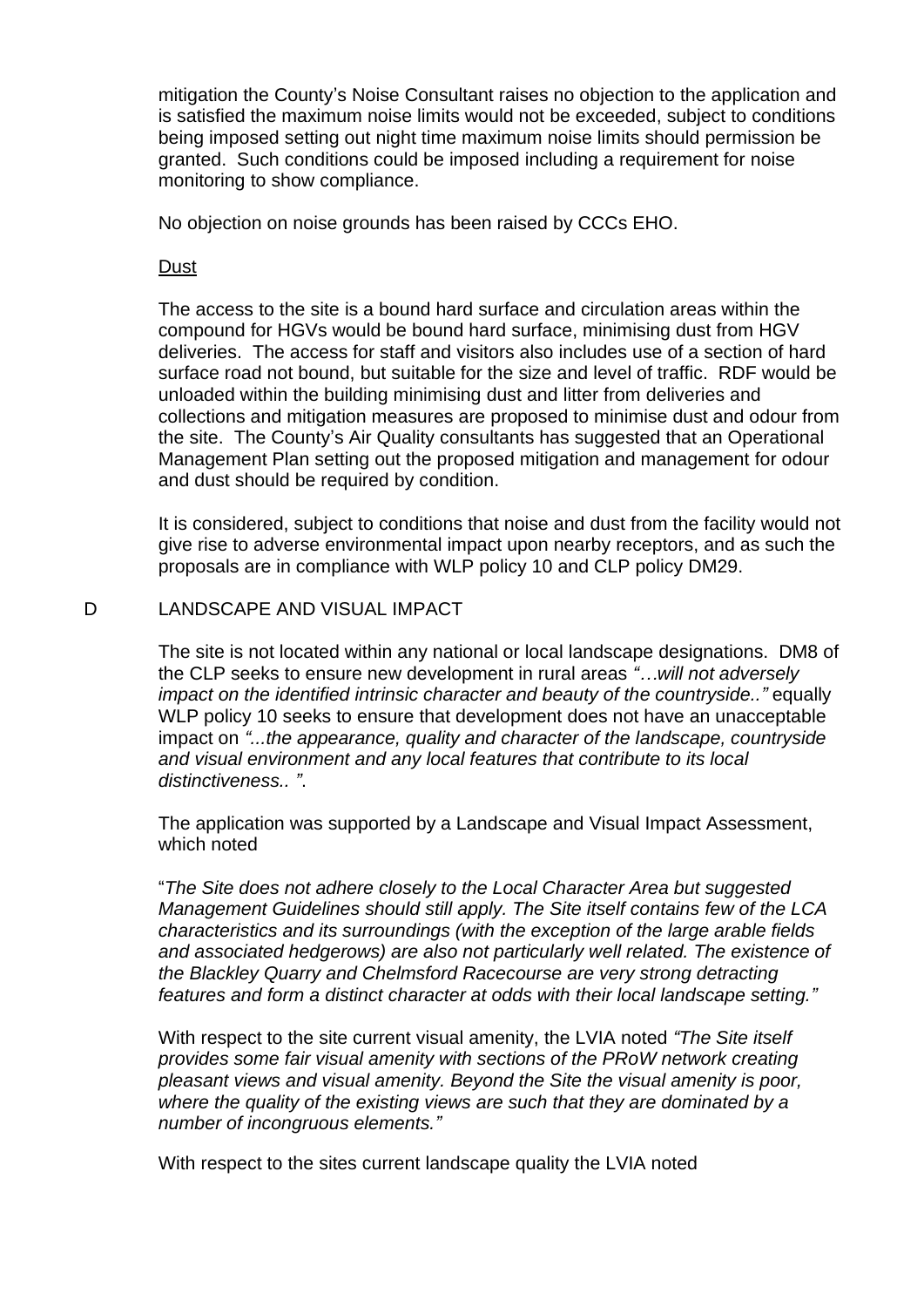"*The landscape quality of the proposal site can currently be considered as relatively ordinary –poor quality with limited levels of ecological benefit and biodiversity as well as an abundance of detracting and hard elements. The boundaries of the Site itself provide some high quality landscape in the form of hedgerow trees and some good vegetative cover but the detracting elements beyond dominate in the main."*

The proposals include a 2.4m black acoustic fence around the southern half of the site. The stacks associated with the facility would not be higher than the building. The gas engine stack would be 8.08m high and the flare 9m high. The existing and proposed planting would soften the visual impact of this fencing and the fencing itself would screen the majority of the activity outside the facility.

The LVIA acknowledges that the proposed development would result in a perceived intrusion into the landscape of the built form and would result in a negative change in the visual amenity in the short-to medium term, but once the proposed planting has matured, the overall low adverse effect would result in a minor beneficial effect in the long-term.

In terms of visual amenity the receptor most impacted would be that of users of the PRoW, during construction and until the vegetation matures i.e. within the first 25 years. There are limited distant views from the north due to the intervening quarry works which will be present until 2045. Views from the racecourse would be softened by the existing vegetation. Once the proposed planting has matured the effects would be overall be a positive effect.

Conditions could be imposed to ensure delivery of the proposed planting and management of the existing vegetation to deliver the landscape and visual benefits in the long term, including the requirement for a landscape and ecology management plan.

It is considered that the landscape value of the immediate area surrounding the proposed site is already devalued by the existing racecourse and in the medium term also the quarry, such that subject to imposition of conditions to ensure delivery of the proposed planting and maintenance of existing vegetation the proposals would not result in adverse landscape and visual amenity grounds that would warrant refusal on these grounds.

## E DESIGN AND LIGHTING

Policy 10 of the WLP seeks to ensure waste development does not have an unacceptable impact through poor design. Policy DM23 of the CLP seeks high quality and inclusive design, including compatible with character of appearance of area (sitting, scale, massing, materials) and well proportioned.

The facility includes the building and surrounding compound. The southern half of the compound would be enclosed by a 2.4m high black acoustic. On the fourth side would be the building. The building would be an industrial style building with a simple pallet of dark grey/black colours. The highest elevation of the building and external plant is located on the southern side where more existing vegetation would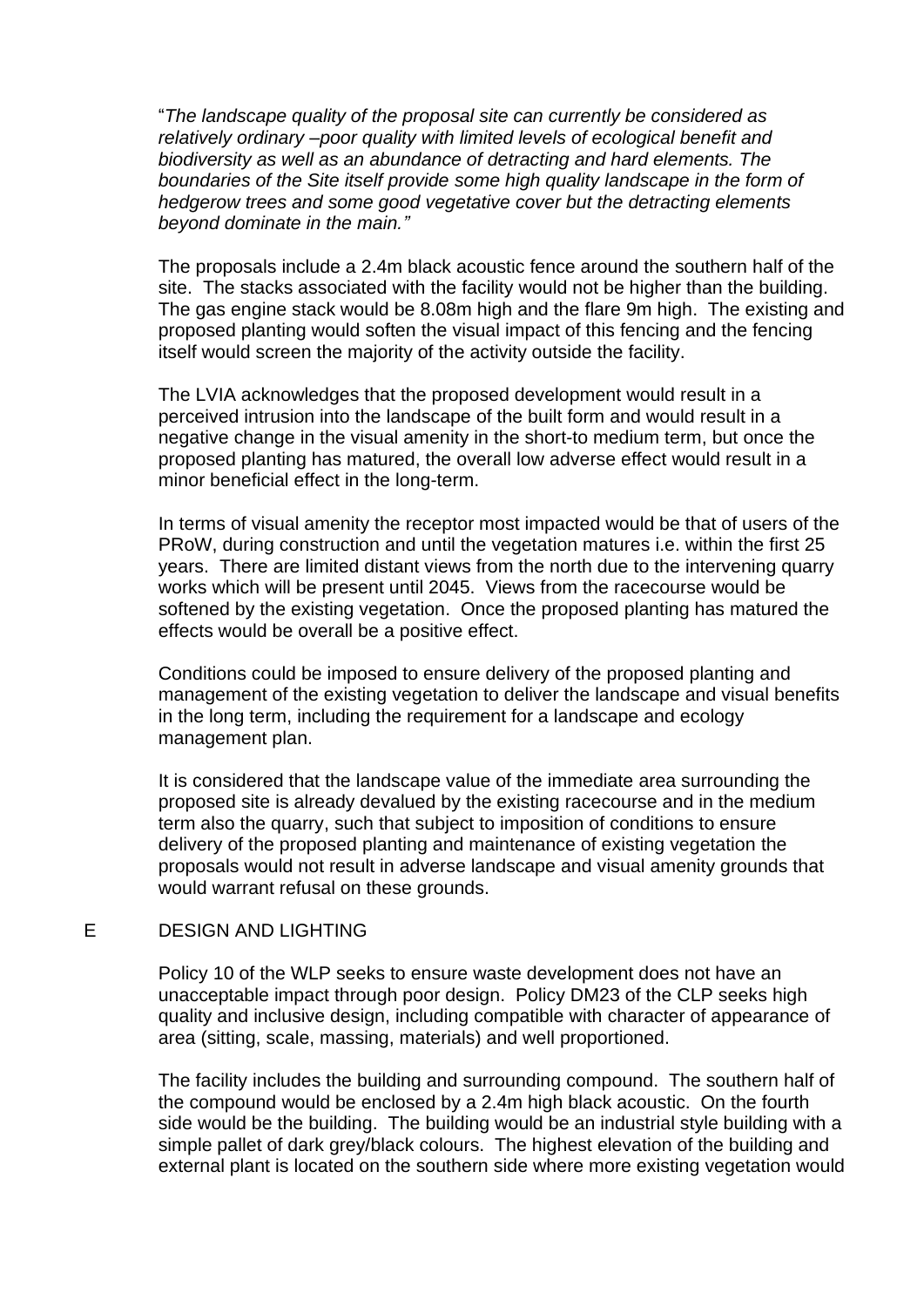be retained. The building and acoustic fence would be softened by existing and proposed vegetation. The sitting of the building and entrances has been chosen to minimise loss of existing vegetation.

The County's design advisors have raised no objection to the proposal.

The lighting proposed has been considered by the County's lighting consultant. It has to be recognised that there are lighting columns associated with the adjacent racecourse, however, these are not on all the time only during events. Light spill has been considered and to minimise impact upon biodiversity within woodland to the south of the site, back shields have been suggested for lights along the southern boundary, this could be secured by condition.

It is considered the design of the building, fencing and lighting is such that it maximises the benefits of the site and with proposed additional planting minimises its impact and is compatible with its surroundings between the racecourse and the quarry and therefore in accordance with WLP policy 10 and DM23.

# F ECOLOGY AND TREES

Policy DM10 of the WLP and DM16 of the CLP seek to protect ecologically designated sites and avoid negative impacts on biodiversity. Policy DM17 of the CLP seeks to protect preserved trees. Policy S4 of the CLP seeks new development to contribute to the advancement of biodiversity.

A preliminary ecological assessment was included with application and indicated there were no protected species on the site and the proposals would not impact any designated sites in the surrounding area. However, it was noted that if trees were to be removed within the boundary then assessment of whether any bat roosts were present should be undertaken and appropriate mitigation undertaken, and proposals for such are included in the ecological assessment and could be secured by condition. It was noted within the ecology report management of existing planting within the boundaries would enhance the biodiversity and aesthetic value of the boundary planting and this could also be secured by condition.

The application was accompanied by an Arboricultural statement. Protection during construction and management of the existing boundary vegetation, including that forming part of the TPO woodland on the southside of the site is proposed as part of the proposals the details of which could be secured through conditions. It is noted that there is potential for the acoustic fence to impact upon veteran trees and therefore a condition is recommended by the County's Landscape officer to ensure that when installing the fence these trees are protected, such a condition could be imposed.

Subject to conditions it is not considered there would be adverse impact upon biodiversity and there would be benefits to biodiversity arising from the proposed additional planting and management of existing planting. The proposals are therefore considered to be in accordance with WLP policy DM10 and CLP policy

## G TRAFFIC, HIGHWAYS AND PROW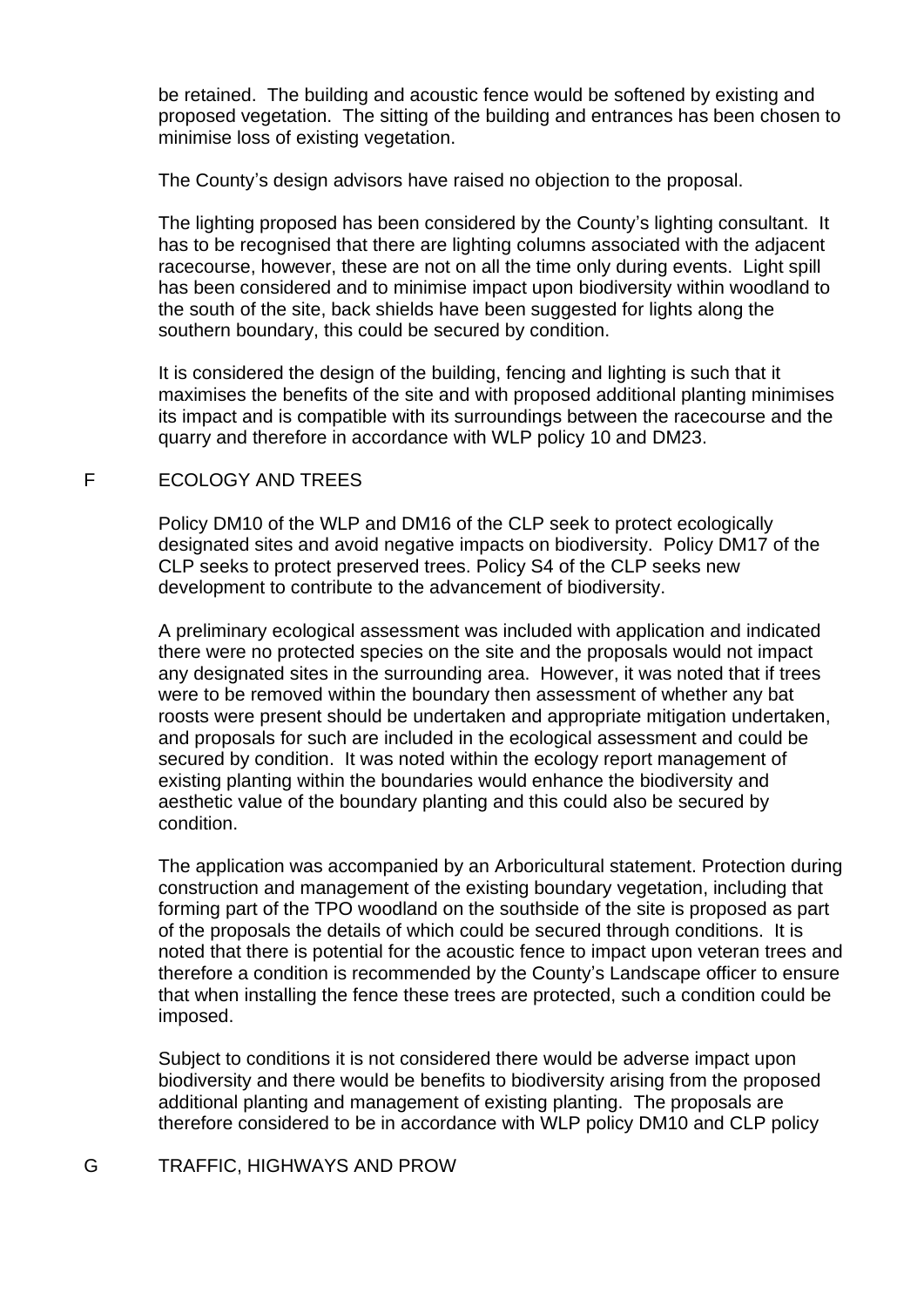Access to the site would be via the existing access from the A131, which is already used for HGV movements to Blackley Quarry and traffic associated with the racecourse. The development would result in limited HGV traffic i.e. 1 or 2 loads a day (2 to 4 movements per day) to import SRF and these would be restricted to normal workings hours. An additional weekly HGV would be required to export the char i.e. 2 movements per week. A maximum of 36 vehicle movements per day are anticipated for staff, with additional movement for visitors. 18 parking spaces are proposed for staff and visitors, 2 disabled spaces are provided and with such would meet the requirements of the Essex Parking Standards and CLP policy DM27. Three electric charging points would be provided in accordance with CLP policy DM25.

The proposals would result in the PRoW on the north west boundary being crossed by staff and visitor traffic. This would detract slightly from enjoyment by users of the PRoW, but the route is already disturbed by the activities of the racecourse and quarry.

No objection has been raised by the Highway Authority, subject to appropriate measures to protect pedestrians both during construction and upon operation of the facility and vehicular access being restricted to that as proposed.

It is considered that the proposals are in accordance WLP policies 10 (Development management criteria) and policy 12 (Transport and Access).

#### H SuDs AND DRAINAGE

WLP policy 10 and CLP policies S2 and DM18, seek to ensure development does not increase surface water runoff and flood risk, largely achieved through developments including SUstainable Drainage Schemes (SUDS). The proposals include a SUDS with surface water storage capacity below ground and it has been demonstrated this scheme would be adequate to cater for the necessary rainfall events taking into account climate change. The LLFA has raised no objection subject to the implementation of the proposed SUDS.

## I HISTORIC ENVIRONMENT

The site is not in the vicinity of any Listed Buildings. While the area has not been developed archaeological investigations associated with the racecourse and quarry have identified no significant archaeological deposits. No objection has been raised by the County's Historic Environment Advisor and there is no requirement for further investigation.

## J CLIMATE CHANGE

The NPPF, WLP policy 11 (Mitigating and Adapting to Climate Change) and CLP policy S2 (Addressing climate Change and Flood Risk) seek to support opportunities for energy and heating from decentralised supply systems. There is an extant planning permission for a grandstand at the racecourse and land allocated for development at Great Leighs within CLP, all within close proximity to the proposed pyrolysis facility and thus there is potential for the heat from the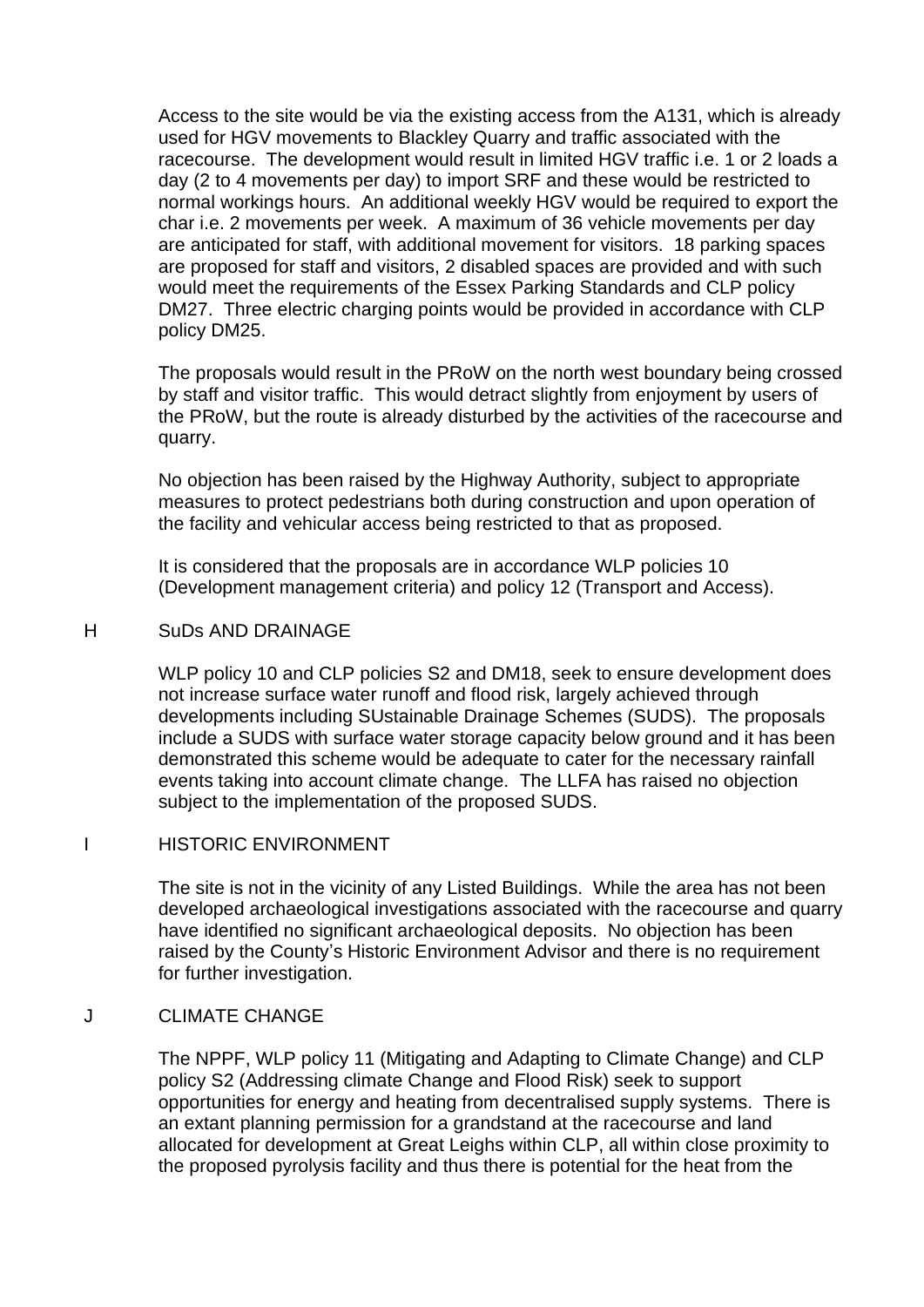pyrolysis facility to be used as part of heating system for these developments. However, it has to be acknowledged that there is no commitment as part of these proposals for the utilisation of heat, although the housing development is not at the planning application stage.

The power generated would initially be exported the National Grid, via proposed cabling below the access road and there is potential in the future for the power to be used by the racecourse and the quarry who currently both use diesel generators. As the power usage at the racecourse is variable, the potential for use of batteries would need to be explored, but the installation of batteries does not form part of the current proposals. Accordingly, the application has been considered acceptable simply in terms of export of the electricity to the National Grid.

The pyrolysis proposals have been put forward mainly as a commercial demonstrator, to provide a working example of a small scale pyrolysis facility utilising waste in the form of SRF to generate heat and power, that could be shown to developers to promote the development of decentralised power and heating systems. The facility has been designed with visitor parking, meeting rooms and an internal viewing gallery to allow visitor to view the pyrolysis hall. It is considered that the facility would be in accordance with the NPPF, WLP policy 11 and CLP policy S2, in supporting and promoting decentralised heating and power supply systems.

# **7. CONCLUSION**

The proposed location is not one allocated for development in the CLP or for waste development in the WLP, however, the site is relatively small and sandwiched between Chelmsford racecourse and Blackley Quarry. The site is currently not largely visible from sensitive receptors except those of users of the public right of way. While Blackley quarry is temporary, screening associated with the quarry would offer some screening of the pyrolysis facility until 2045, by which time the proposed additional planting around the pyrolysis should be well established. While the site is within the "countryside", the surrounding landscape is not of considered to be of particularly high value and it is not considered that the proposals would have an adverse impact on the "*character and beauty of the countryside"* as set out in CLP policy DM8.

The facility in terms of its waste capacity is very small 8,000tpa and consideration of the various environmental factors such as odour, noise, light, ecology, highway, drainage, have not identified any adverse impacts that would warrant refusal. With respect to air quality, CCC's EHO and the County's Air quality consultant have raised no objection albeit it is acknowledged that separately the facility would need to obtain an Environmental Permit, before commencing operation.

While the location is not compliant with spatial policies of the CLP and WLP, the proposed location does provide the opportunity for the facility to provide heat to nearby approved/allocated development including the permitted grandstand at the racecourse.

The facility would provide an opportunity to support and encourage innovation in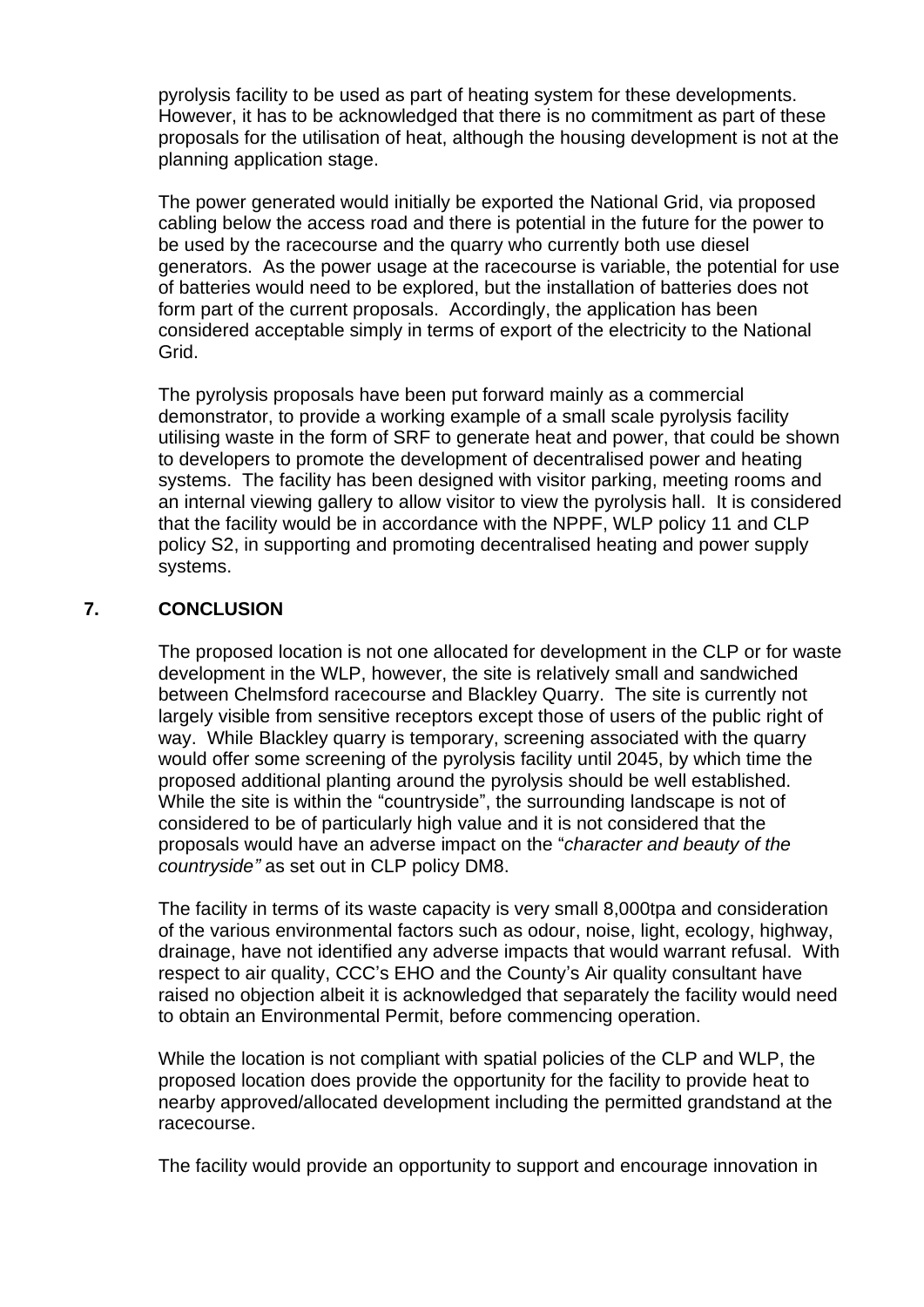small scale energy from waste facilities as well as decentralised heat and power systems in accordance with the NPPF, WLP policy 11 and CLP policy S2. In the absence of identified adverse environmental impacts and in respect of all other material considerations the benefits of the proposal are therefore considered to outweigh non-compliance with the locational criteria of the both the CLP and the WLP, such that the development is considered acceptable in line with the NPPW and other relevant policies of the development plan.

## **8. RECOMMENDED**

That planning permission be granted subject to the following conditions:

1 The development hereby permitted shall be begun before the expiry of 3 years from the date of this permission. Written notification of the date of commencement shall be sent to the Waste Planning Authority within 7 days of such commencement.

> *Reason: To comply with section 91 of the Town and Country Planning Act 1990 (as amended). To enable the Waste Planning Authority to monitor the site to ensure compliance with the planning permission, to minimise the impact upon amenity and to comply with Waste Local Plan adopted 2014 (WLP) policy 10 and Chelmsford Local Plan Adopted 2020 (CLP) policies DM 29 and DM30.*

2 The developer shall notify the Waste Planning Authority 7 days prior to the first treatment of SRF in the pyrolysis plant.

> *Reason: To enable the Waste Planning Authority to monitor the site to ensure compliance with the planning permission, to minimise the impact upon amenity and to comply with Waste Local Plan adopted 2014 (WLP) policy 10 and Chelmsford Local Plan Adopted 2020 (CLP) policies DM 29 and DM30.*

3 The development hereby permitted shall be carried out in accordance with the details of the application dated 17 May 2021, together with drawings as set out below:

| <b>Drawing No</b> | <b>Description</b>                         | <b>Last Revision Date</b> |
|-------------------|--------------------------------------------|---------------------------|
| 300.03            | Proposed Site Layout Plan                  | 06.07.2021                |
| 306.01            | Proposed Site Roof Plan (Site              | 14.05.2021                |
|                   | Location Plan)                             |                           |
| 107.00            | <b>Existing Site Block Plan</b>            | 03.02.2021                |
| 301.04            | Proposed Ground Floor Plan                 | 09.02.2021                |
| 302.03            | Proposed First Floor Plan                  | 03.02.2021                |
| 303.04            | <b>Proposed Elevations</b>                 | 09.02.2021                |
| 304.01            | <b>Proposed Section</b>                    | 03.02.2021                |
| 305.02            | Proposed Site Roof Plan                    | 03.02.2021                |
| 2114-E06-001      | <b>Exterior Small Power &amp; Lighting</b> | 25.01.2021                |
| Rev 00            | Layout                                     |                           |
|                   | Great Leighs Site Layout - labels          | 02.06.2021                |
|                   | for Planning                               |                           |
| SK01.00           | Material Specification (ELE's)             | 20.07.2021                |
| 406.06            | Site Plan - Fencing details                | 17.12.2020                |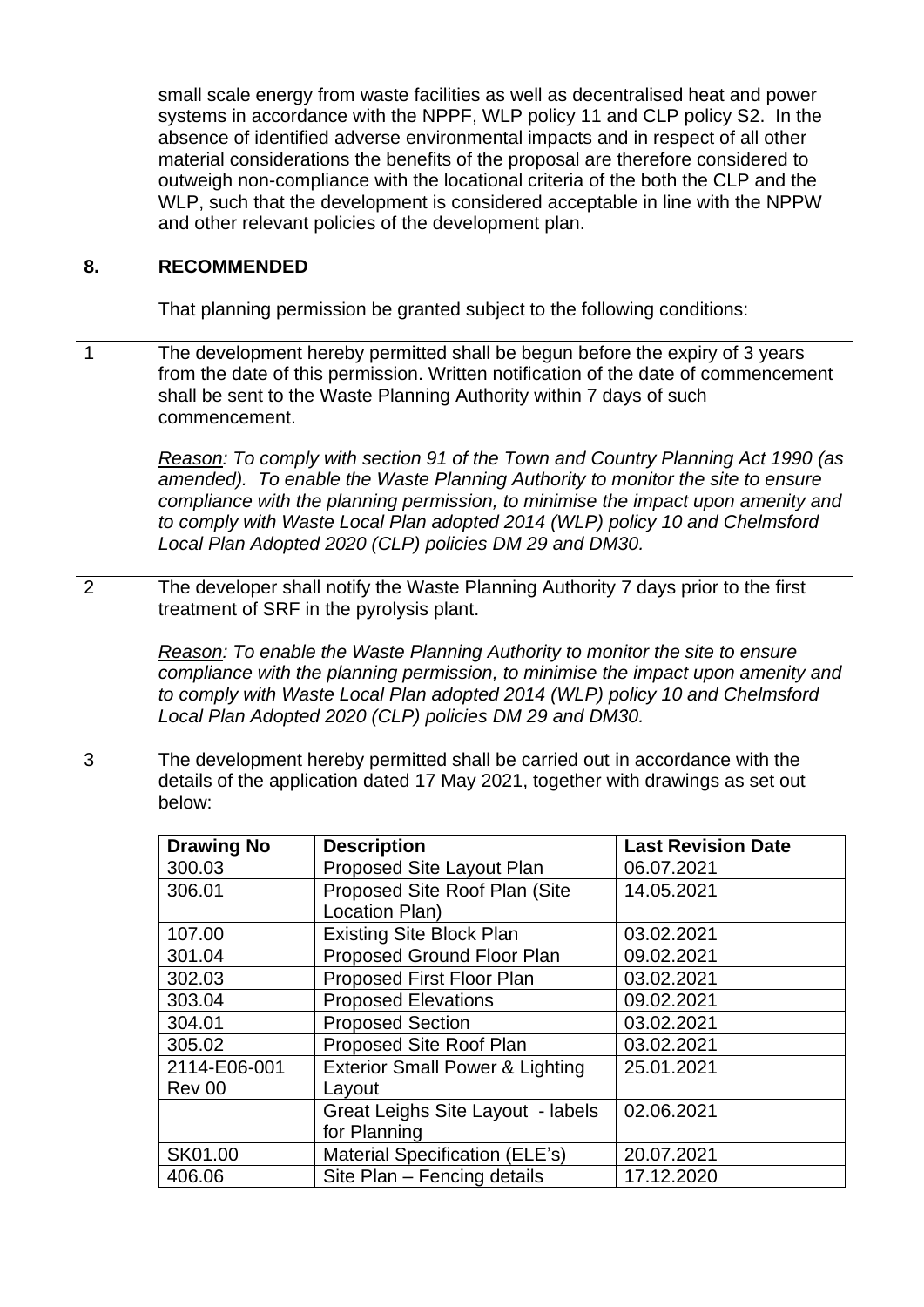| <b>SK3006 Rev 2</b>                              | <b>General Arrangement of Double</b><br>Membrane Gas Holder           |            |
|--------------------------------------------------|-----------------------------------------------------------------------|------------|
| Rev 1                                            | Flare - Skid & Concrete Base -<br><b>GA Drawing</b>                   | 30.07.2021 |
|                                                  | Siemens Energy - Container -<br>Part No. 2005016990 - Sheets 1<br>& 2 | 09.06.2021 |
| CHEL-ICS-01-<br>XX-DR-C-0200-<br>T <sub>02</sub> | Drainage Design                                                       | 16.07.2021 |
| CHEL-ICS-01-<br>XX-DR-C-0400-<br>T <sub>02</sub> | <b>Construction Details Sheet 1 of 2</b>                              | 30.06.2021 |
| CHEL-ICS-01-<br>XX-DR-C-0401-<br>T02             | <b>Construction Details Sheet 2 of 2</b>                              | 30.06.2021 |

Drawing entitled "Great Leighs Site Layout - labels for Planning" (dated 02.06.2021) approves the locations of the following:

- Standby flare
- Filtration circuits
- Gas Conditioning plant
- Cooling Circuits
- Bulk char storage vessel 1 and 2
- Air compressor
- Gas buffer tank
- Gas booster skid
- Gas Engine 1
- Gas Engine control
- HV Switch gear and distribution board
- Import/export transformer
- DNO switch room

The development shall also be in accordance with any non-material amendment(s) as may be subsequently approved in writing by the Waste Planning Authority, and except as varied by the following conditions:

*Reason: For the avoidance of doubt as to the nature of the development hereby permitted, to ensure development is carried out in accordance with the approved application details, to ensure that the development is carried out with the minimum harm to the local environment, to ensure the development does not give rise to environmental impacts that have not been previously assessed and in accordance with WLP policies 5, 10, 11 and 12 and CLP policies S2, S4, S8, S11, DM8, DM16, DM17, DM18, DM19, DM23, DM25, DM27, DM29 and DM30.*

## 4 HGVs entering or leaving the site, shall be restricted to the following periods:

0700 hours to 1830 hours Monday to Friday; 0700 hours to 1300 hours Saturday;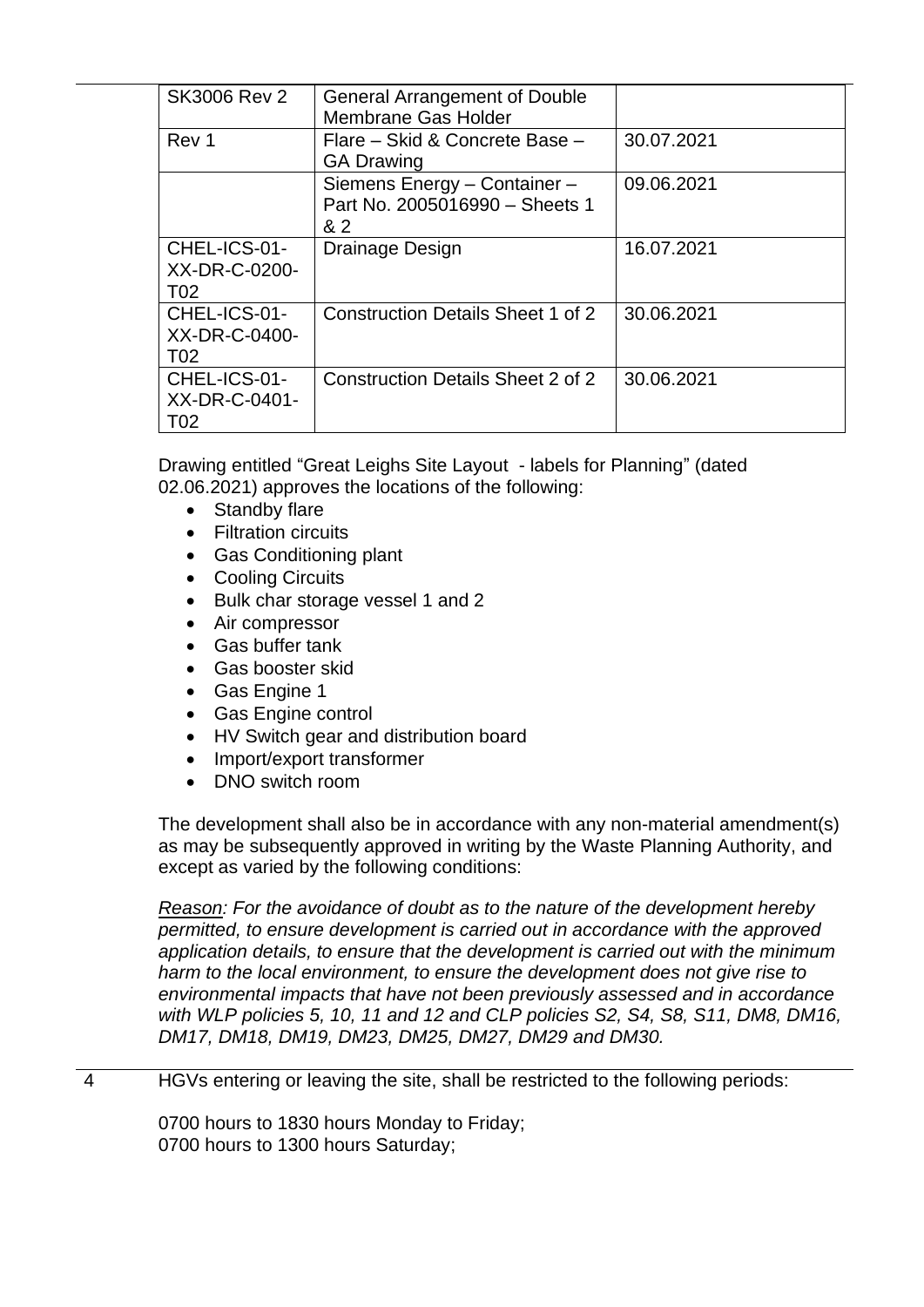and shall not take place on Sundays or Bank or Public Holidays.

*Reason: In the interests of limiting the effects on local amenity, to control the impacts of the development and to comply with WLP policy 10 and CLP policies DM29 and DM30.*

5 No more than 8,000 tonnes per annum of waste shall be imported to the site. From beneficial use of the pyrolysis plant records of the quarterly tonnages of waste shall be maintained and shall be made available to the Waste Planning Authority within 14 days of a written request.

*Reason: For the avoidance of doubt as to the scale of the development hereby permitted, to ensure that the development is carried out with the minimum harm to the local environment and in accordance with WLP policies 5, 10, 11 and 12 and CLP policies S2, S4, S8, S11, DM8, DM16, DM17, DM18, DM19, DM23, DM25, DM27, DM29 and DM30.*

6 Details of the materials to be used for the external appearance of the building shall be in accordance with the details set out on drawing no. SK01.00 entitled "Material Specification (ELE's)" dated 20 July 2021.

> *Reason: In the interest of the amenity of the local area and to comply with WLP policy 10 and CLP policies S11, DM8, DM23 and DM29.*

7 All vehicular access and egress to and from the site shall be from the A131*,* as indicated on drawing ref. 306.01 dated 14 May 2021. No other access shall be used by vehicles entering or exiting the site.

> *Reason: In the interests of highway safety, safeguarding local amenity and to comply with WLP policy 10 and CLP policy DM29.*

8 Heavy goods vehicles shall only access the site via the entrance on the north east side of the site labelled "Site Entrance 2" on drawing no. 300.03 entitled Prop Site Layout Plan" dated 6 July 2021.

*Reason: In the interests of safety for public rights of way users, safeguarding local amenity and to comply with WLP policy 10 and CLP policy DM29.* 

9 During the construction of the development hereby permitted no commercial vehicle shall leave the site unless its wheels and underside chassis have been cleaned to prevent materials, including mud and debris, being deposited on the public highway.

> *Reason: In the interests of highway safety, safeguarding local amenity and to comply with WLP policy 10 and CLP policy DM29.*

10 The total number of HGVs movements associated with delivery of Solid Recovered Fuel shall not exceed 4 movements per day. The total number of HGV movements associated with the export of char shall not exceed 4 movements per week.

NB For the avoidance of doubt a heavy goods vehicle (HGV) shall have a gross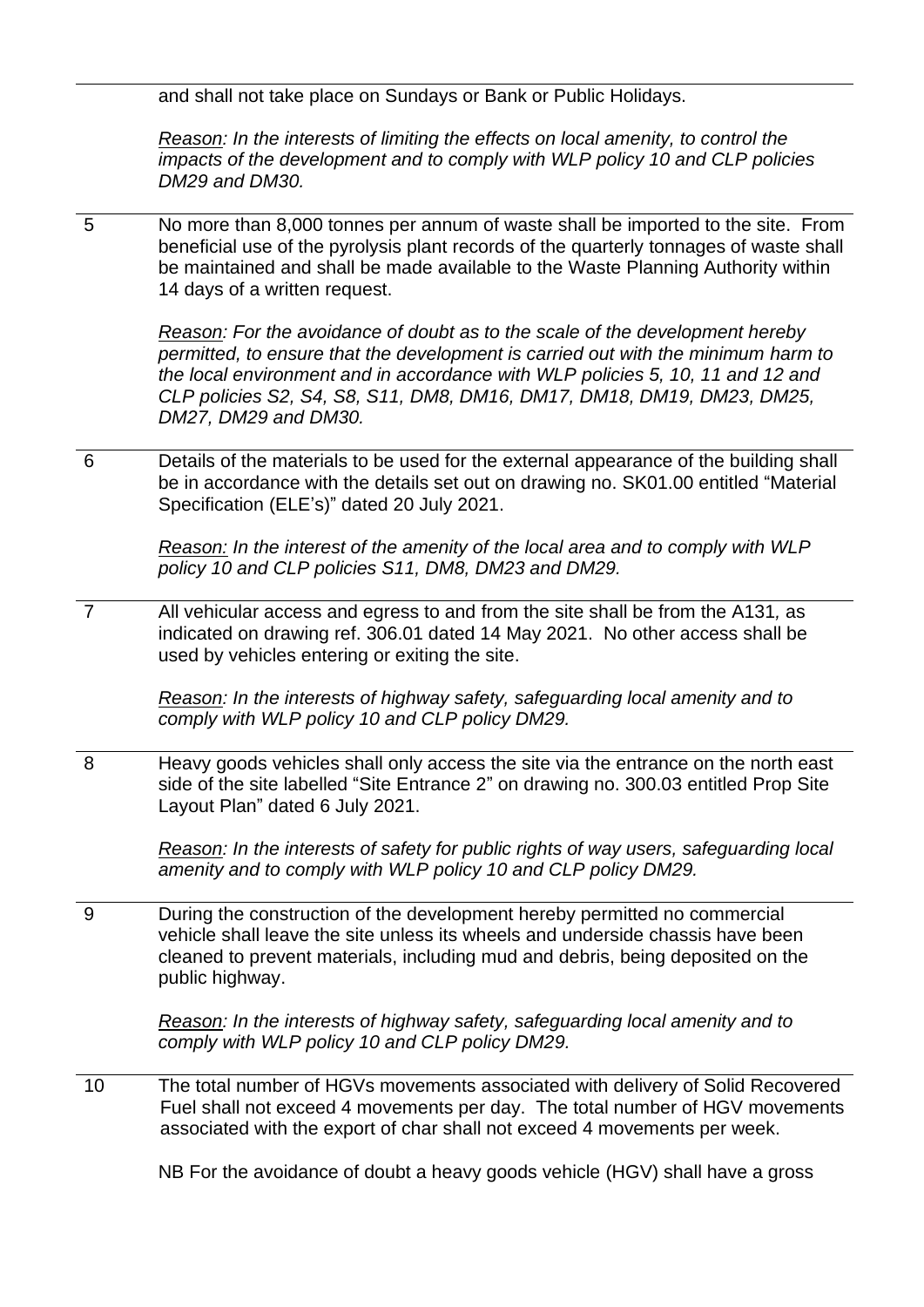vehicle weight of 7.5 tonnes or more.

*Reason: In the interests of highway safety, safeguarding local amenity and to comply with WLP policies 10 and 12 and CLP policy DM29.*

11 No development shall take place until signs have been erected on both sides of the site access road to the staff and visitor parking at the point where Footpath Great and Little Leighs Number 2 crosses, to warn pedestrians and vehicles of the intersection. The signs shall read: 'CAUTION: PEDESTRIANS CROSSING' and 'CAUTION: VEHICLES CROSSING' and shall be maintained for the duration of the development hereby permitted.

> *Reason: In the interest of the safety of all users of both the Right of Way and the access road and to comply with WLP policy 10 and 12 and CLP policy DM29.*

12 No beneficial operation of the pyrolysis plant hereby permitted shall take place until the parking areas indicated on drawing No. 300.03 entitled "Prop Site Layout Plan" dated 6 July 2021 have been laid out and clearly marked for the parking of vehicles that may use the site including those for disabled users. The parking areas shall be permanently retained and maintained for parking and shall be used for no other purpose. No beneficial operation of the pyrolysis plant hereby permitted shall take place until the electric charging points indicated on drawing No. 300.03 entitled "Prop Site Layout Plan" dated 6 July 2021 have been installed and are operational and shall be maintained and operational at all times.

*Reason: To ensure staff and visitor parking is contained within the site in the interests of visual amenity and safety for drivers visiting the site, the adjacent Blackley Quarry, Chelmsford City Racecourse and users of the public right of way and to comply with WLP policy 10 and CLP policies S11 and DM29.*

13 The drainage scheme for the site shall be implemented in accordance with the following drawings:

| <b>Drawing No</b>    | Title                       | <b>Last Revision date</b> |
|----------------------|-----------------------------|---------------------------|
| CHEL-ICS-01-XX-DR-C- | Drainage Design             | 16.07.2021                |
| 0200-T02             |                             |                           |
| CHEL-ICS-01-XX-DR-C- | <b>Construction Details</b> | 30.06.2021                |
| 0400-T02             | Sheet 1 of 2                |                           |
| CHEL-ICS-01-XX-DR-C- | <b>Construction Details</b> | 30.06.2021                |
| 0401-T02             | Sheet 2 of 2                |                           |

*Reason: To minimise the risk of flooding and to comply with WLP policy 10 and CLP policy DM18*

14 The Rating Noise Level (L<sub>Ar,15 min</sub>) from the facility, when assessed in accordance with BS 4142:2014+A1:2019, at noise sensitive properties listed below (and shown on Figure 2 of the Noise Impact Assessment by Loven Acoustics Ref: LA/1744/02cR/ML dated 13 August 2021) shall not exceed the levels set out below between 2300 hours and 0700 hours. Measurements shall be made no closer than 3.5 metres from the façade of properties or other reflective surface and shall be corrected for extraneous noise.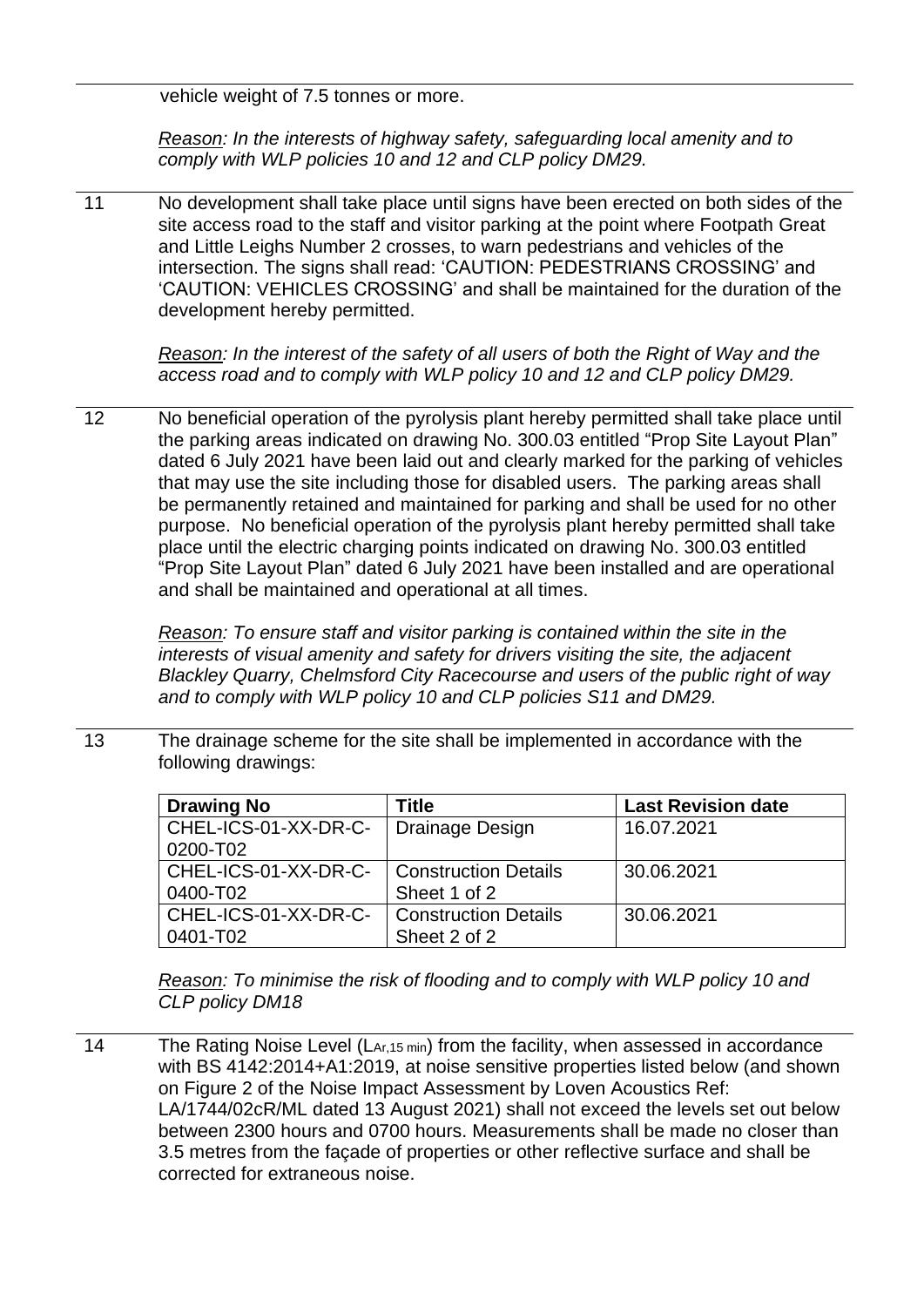| <b>Noise Sensitive Receptor</b>                              | <b>Maximum rating noise level limit</b><br>$\left( \mathsf{L}_{\mathsf{Ar},\mathsf{15} \min} \right)$ |
|--------------------------------------------------------------|-------------------------------------------------------------------------------------------------------|
| NSR1 - Blackley Cottages, Blackley<br>Lane                   | $31$ dB(A)                                                                                            |
| NSR2 - The Lodge, Moulsham Hall<br>Farm., Moulsham Hall Lane | $32 \text{ dB}(A)$                                                                                    |
| NSR3 - Hump Cottage & Stone Hall<br>Cottage                  | $31$ dB(A)                                                                                            |
| NSR4 - Norwood, London Road                                  | 39 $dB(A)$                                                                                            |
| NSR5 - Old Beeches, Moulsham Hall<br>Lane                    | 28 dB(A)                                                                                              |

*Reason: In the interests of local amenity and to comply with WLP policy 10 and CLP policy DM29.*

15 Noise levels shall be monitored at three monthly intervals from the date of the commencement of development at suitable locations to demonstrate the Rating Noise Levels at noise sensitive properties identified in condition 14, for the first 12 months of operation. After 12 months noise monitoring shall be undertaken within 1 month of a written request by the Waste Planning Authority. The results of the monitoring shall include  $L_{Aea}$  noise levels, the prevailing weather conditions, details and calibration of the equipment used for measurement and comments on other sources of noise which affect the noise climate. The monitoring shall be carried out for at least 2 separate durations of 30 minutes separated by at least 1 hour during the night (2300 to 0700 hours) and the results shall be submitted to the Waste Planning Authority within 1 month of the monitoring being carried out. Prior to the first noise monitoring a suitable noise monitoring approach shall be submitted to and approved by the Waste Planning Authority and the noise monitoring shall be implemented in accordance with the approved details.

> *Reason: In the interests of local amenity and to comply with WLP policy 10 and CLP policy DM29.*

16 External lighting shall be implemented and maintained in accordance with Appendix A – Luminaire Schedule and Appendix B – Site Luminaire Layout of the "Exterior Lighting Report" by the "consultus international group" Report Ref 2114- LUM-EL Rev 02, dated 29 July 2021. Lights located on the southern boundary shall be fitted with back light shields.

*Reason: To minimise the nuisance and disturbances to neighbours and the surrounding area from light pollution and to comply with WLP policy 10 and CLP policy DM29.*

17 The lighting identified in condition 16 shall not be illuminated outside the following hours of 0700 and 1830 hours Monday to Friday and 0700 and 1300 Saturday and at no time on Sundays, Bank or Public Holidays except for safety lighting activated by persons or vehicles and except for security lighting activated by unauthorised persons and vehicles.

*Reason: To minimise the nuisance and disturbances to neighbours, fauna and the*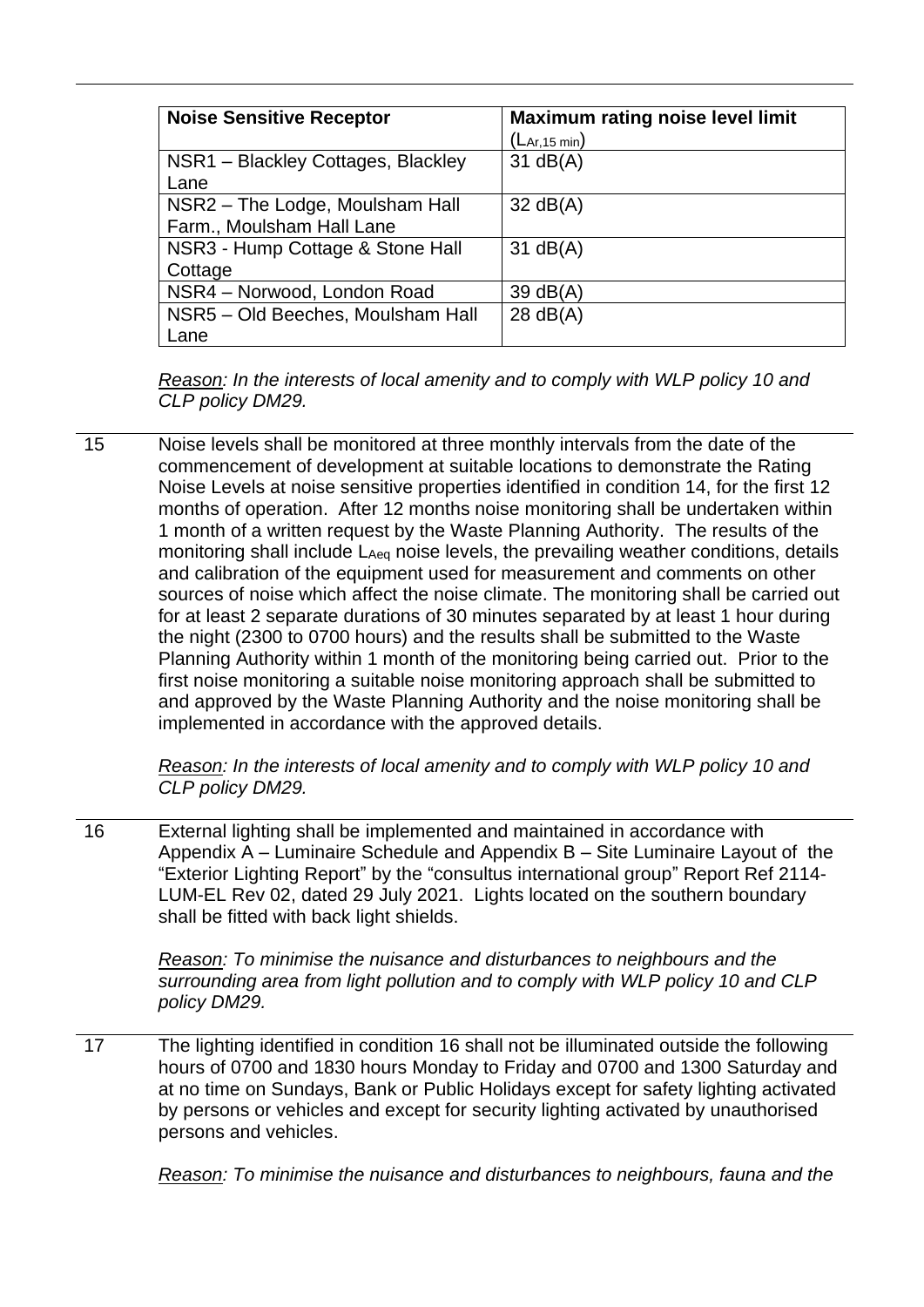*surrounding area from light pollution and to comply with WLP policy 10 and CLP policy DM29.*

18 Solid Recovered Fuel (SRF) brought onto the site shall be deposited and handled only within the building shown on drawing No. 301.04 and only when the doors on elevation B (north east side) are closed..

*Reason: To ensure minimum disturbance from operations, to avoid nuisance to local amenity and to comply with WLP policy DM10 and CLP policy DM29.*

19 No development shall take place until a scheme of hard, soft and boundary treatment landscaping works has been submitted to and approved in writing by the Waste Planning Authority. The scheme shall include details of areas to be planted with species, sizes, spacing, protection and programme of implementation. The scheme shall be implemented within the first available planting season (October to March inclusive) following commencement of the development hereby permitted in accordance with the approved details and maintained thereafter in accordance with condition 20 of this permission.

*Reason: To comply with section 197 of the Town and Country Planning Act 1990 (as amended), to improve the appearance of the site in the interest of visual amenity and to comply with WLP policy 10 and CLP policies S4, S11, DM16 and DM17.*

20 Any tree or shrub forming part of a landscaping scheme approved in connection with the development under Condition 19 of this permission that dies, is damaged, diseased or removed within the duration of 5 years during and after the completion of the development (operations) shall be replaced during the next available planting season (October to March inclusive) with an appropriate species of tree or shrub the details of which shall have received the prior written approval of the Waste Planning Authority.

*Reason: In the interest of the amenity of the local area, to ensure development is adequately screened and to comply with WLP policy 10 and CLP policies S4, S11, DM16 and DM17.*

21 The protection of existing trees shall be carried out in accordance with the details set out in arboricultural method statement and tree protection plan, prepared by Sharon Hosegood Associates entitled "Arboricultural Impact Assessment Report" Reef: SHA 131 dated January 2021. Tree protection must be adhered to whilst construction is taking place, including during the installation of the acoustic fencing. Tree protective fencing must be installed prior to any development works taking place.

*Reason: In the interest of visual amenity, to ensure protection for the existing natural environment and to comply with WLP policy 10 and CLP policies S4, S11, DM16 and DM17.*

22 A landscape and ecological management plan (LEMP) shall be submitted to, and be approved in writing by, the local planning authority within 6 months of commencement of development as notified under condition 1. The content of the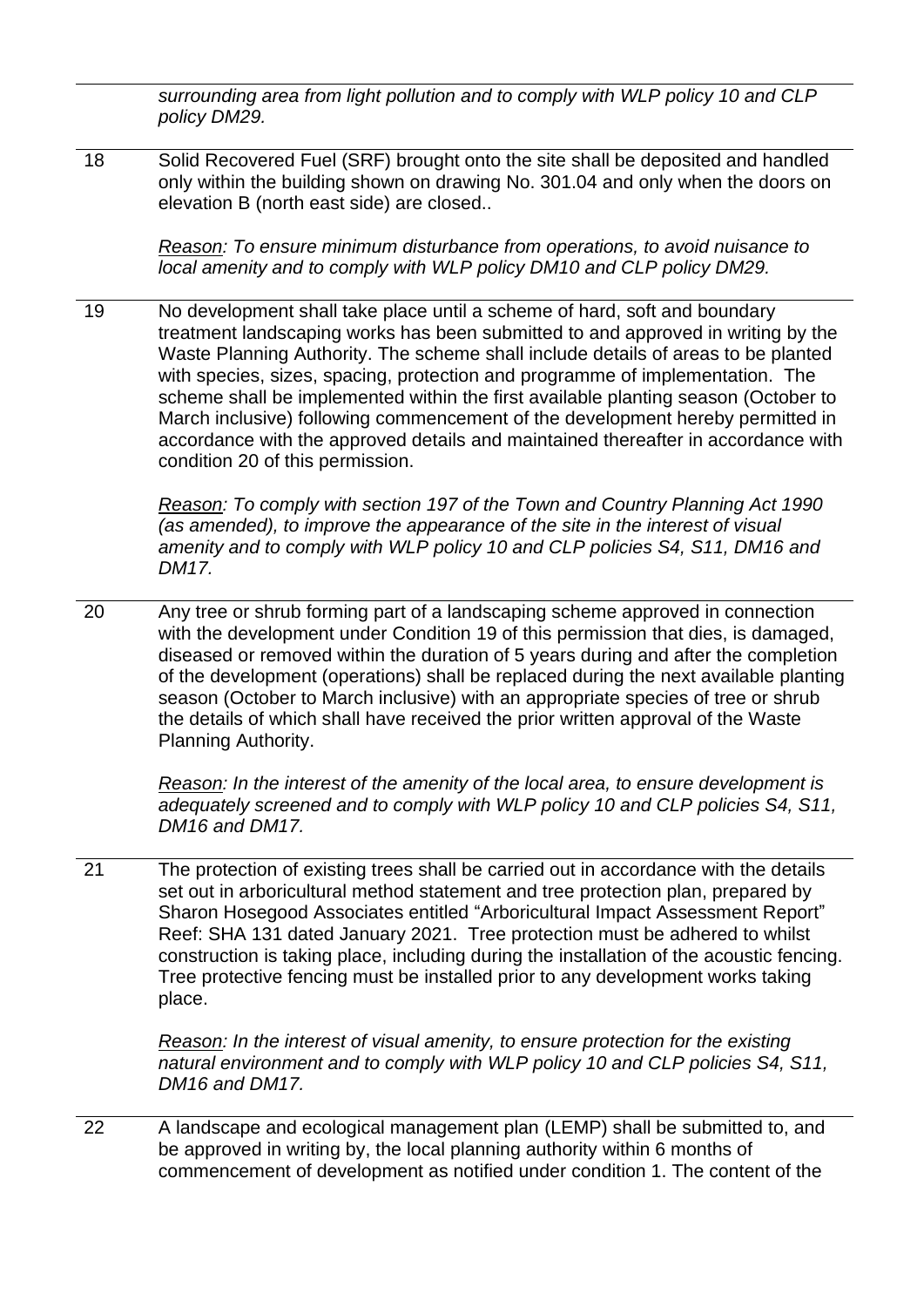LEMP shall include the following:

a) Description and evaluation of features to be managed;

b) Ecological trends and constraints on site that might influence management;

c) Aims and objectives of management;

d) Appropriate management options for achieving aims and objectives;

e) Prescriptions for management actions;

f) Preparation of a work schedule (including an annual work plan capable of being rolled forward over a five-year period), this shall include selective pruning and thinning of trees as well as removal of guards;

g) Details of the body or organization responsible for implementation of the plan; and

h) Ongoing monitoring and remedial measures.

*Reason: To ensure the longevity of the landscaping scheme and enhancement of the existing flora and fauna and protect the visual amenity and character of the area, in accordance with Chapters 12 and 15 of the National Planning Policy Framework, WLP policy 10 and CLP policies S4, S11, DM16 and DM17.*

23 All mitigation and enhancement measures and/or works shall be carried out in accordance with the details contained in the Preliminary Ecological Appraisal (Eco-Planning UK, January 2021) and the Great Crested Newt and Reptile Survey Report (Eco-Planning UK, June 2021). This may include the appointment of an appropriately competent person e.g. an ecological clerk of works (ECoW,) to provide on-site ecological expertise during construction. The appointed person shall undertake all activities, and works shall be carried out, in accordance with the approved details.

*Reason: To conserve and enhance Protected and Priority species and allow the Waste Planning Authority to discharge its duties under the Conservation of Habitats and Species Regulations 2017 (as amended), the Wildlife & Countryside Act 1981 as amended and s40 of the NERC Act 2006 (Priority habitats & species) and in accordance with WLP policy 10 and CLP policies S4, S11, DM16 and DM17.*

24 Within 6 months of commencement of development as notified under condition 1 a Biodiversity Enhancement Strategy for Protected and Priority species shall be submitted to and approved in writing by the Waste Planning Authority. The content of the Biodiversity Enhancement Strategy shall include the following:

a) Purpose and conservation objectives for the proposed enhancement measures;

b) detailed designs to achieve stated objectives;

- c) locations of proposed enhancement measures by appropriate maps and plans;
- d) persons responsible for implementing the enhancement measures;
- e) details of initial aftercare and long-term maintenance (where relevant).

The works shall be implemented in accordance with the approved details and shall be retained in that manner thereafter.

*Reason : To enhance Protected and Priority Species/habitats and allow the Waste Planning Authority to discharge its duties under the s40 of the NERC Act 2006*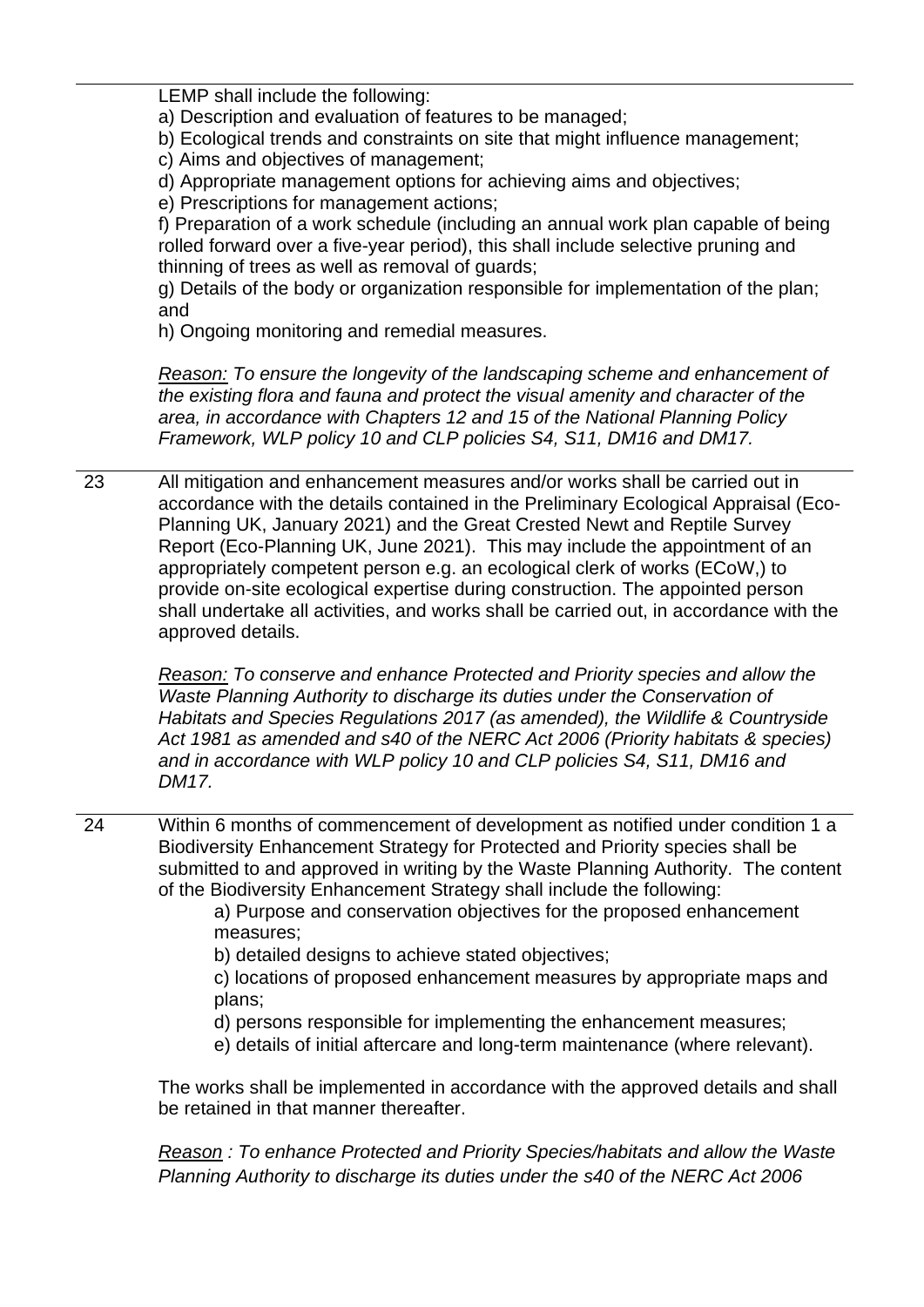*(Priority habitats & species) and in accordance with WLP policy 10 and CLP policies S4, S11, DM16 and DM17.*

25 Any fuel, lubricant or/and chemical storage vessel shall be placed or installed within an impermeable container with a sealed sump and capable of holding at least 110% of the vessel's capacity. All fill, draw and overflow pipes shall be properly housed within the bunded area to avoid spillage. The storage vessel, impermeable container and pipes shall be maintained for the life of the development hereby permitted.

> *Reason: To minimise the risk of pollution to water courses and aquifers and to comply with WLP policy 10 and CLP policies DM29 and DM30.*

26 No waste other than solid recovered fuel (SRF) shall enter the site.

*Reason: Waste material outside of the aforementioned would raise alternate, additional environmental concerns which would need to be considered afresh and to comply with WLP policy 10 and CLP policy DM29 and DM30.*

27 Notwithstanding the provisions of the Town and Country Planning (General Permitted Development) Order 2015 (or any order revoking and re-enacting that Order with or without modification) no buildings, plant and equipment shall be installed, extended or erected on the site without the benefit of express planning permission.

> *Reason: To enable the Waste Planning Authority to adequately control, monitor and minimise the impacts on the amenities of the local area, to minimise the impact upon landscape and to comply with WLP policy 10 and* CLP policies S4, S11, DM16 and DM17, DM29, DM30.

28 Prior to the erection of boundary fencing details of the materials to be used shall have been submitted to and approved in writing by the Waste Planning Authority. The development shall be implemented in accordance with the approved details.

> *Reason: In the interest of the amenity of the local area, to minimise visual and landscape impact and to comply with WLP policy 10 and CLP policies s4, S11, DM8 and DM29.*

Prior to beneficial use of the development an operational management plan shall be submitted to and approved in writing by the Waste Planning Authority. The operational management plan shall detail measures to prevent odour and dust nuisance. The operational management plan shall be implemented in accordance with the approved details.

Reason: In the interests of local amenity and to comply with WLP policy 10 and CLP policy DM29.

# **BACKGROUND PAPERS**

Consultation replies **Representations**